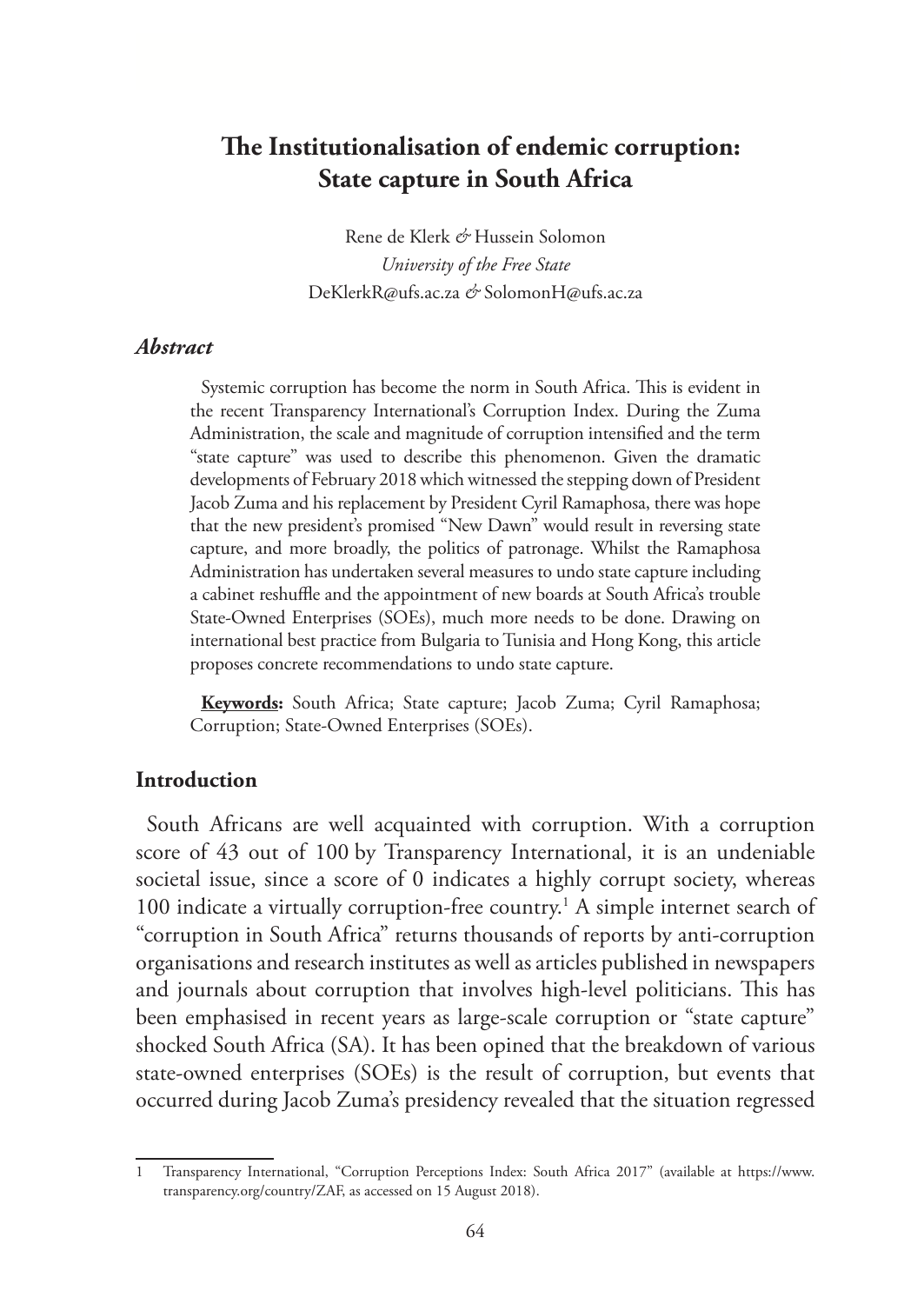into a greater systemic threat namely state capture.2 State capture in SA is likened to a silent coup; a political project granted legitimacy under the radical economic transformation project enforced by the African National Congress (ANC).<sup>3</sup>

The 2016 State of Capture report by former Public Protector Thuli Madonsela revealed some state capture events, and along with the 2017 "Gupta leaks", where over 100,000 emails were leaked to news agencies in SA, the undeniable, convoluted extent of state capture was exposed.4 Jacob Zuma's resignation as president in February 2018 and Cyril Ramaphosa's appointment as president caused "Ramaphoria": the hope that a state capture-free government would be realised.5 This essay will analyse whether Ramaphoria and the president's promises to root out state capture has been acted upon, and whether concrete measures have been carried out to stop state capture, along with an analysis of lessons and policy recommendations with examples from other countries that experienced a similar capture of the state.

The essay will, in the first section, conceptualise what state capture really is. The second section will be a brief summary of the manifestation of state capture under Jacob Zuma. The third section will analyse the anti-state capture measures taken by President Cyril Ramaphosa, followed by practical policy recommendations and examples of what other countries have done to eradicate corruption. The final section will consist of an analysis and conclusion.

# **Conceptual clarification**

Over the past few years, especially since the 2016 State of Capture report, state capture has become part of the colloquial language, perpetuated by citizens via social media and the general media.<sup>6</sup> It is a concept that encompasses aspects of corruption, yet differs from corruption due to corruption being

<sup>2</sup> State Capacity Research Project. "Betrayal of the promise: how South Africa is being stolen", 2017, p. 4.

<sup>3</sup> State Capacity Research Project, "Betrayal of the promise…" 2017, p. 4.

<sup>4</sup> P du Toit, "State capture: What Cyril Ramaphosa knew and when he knew it", *HuffPost*, May 2018 (available at https://www.huffingtonpost.co.za/2018/05/28/state-capture-what-cyril-ramaphosa-knew-and-when-he-knewit\_a\_23445148/, as accessed on 17 August 2018); R Davis, "#GuptaLeaks whistle-blowers speak out for the first time", *Daily Maverick*, August 2018a (available at https://www.dailymaverick.co.za/article/2018-08-15 guptaleaks-whistle-blowers-speak-out-for-the-first-time, as accessed on 17 August 2018).

<sup>5</sup> R Brand and C Goko, "'Ramaphoria' evaporates as reality sets In for South Africa", Bloomberg, August 2018 (available at https://www.bloomberg.com/news/articles/2018-08-15/-ramaphoria-evaporates-as-reality-sets-infor-south-africa, as accessed on 17 August 2018).

<sup>6</sup> P Labuschagne, "Patronage, state capture and oligopolistic monopoly in South Africa: The slide from a weak to a dysfunctional state?", *Acta Academia*, 49(2), 2017, p. 53.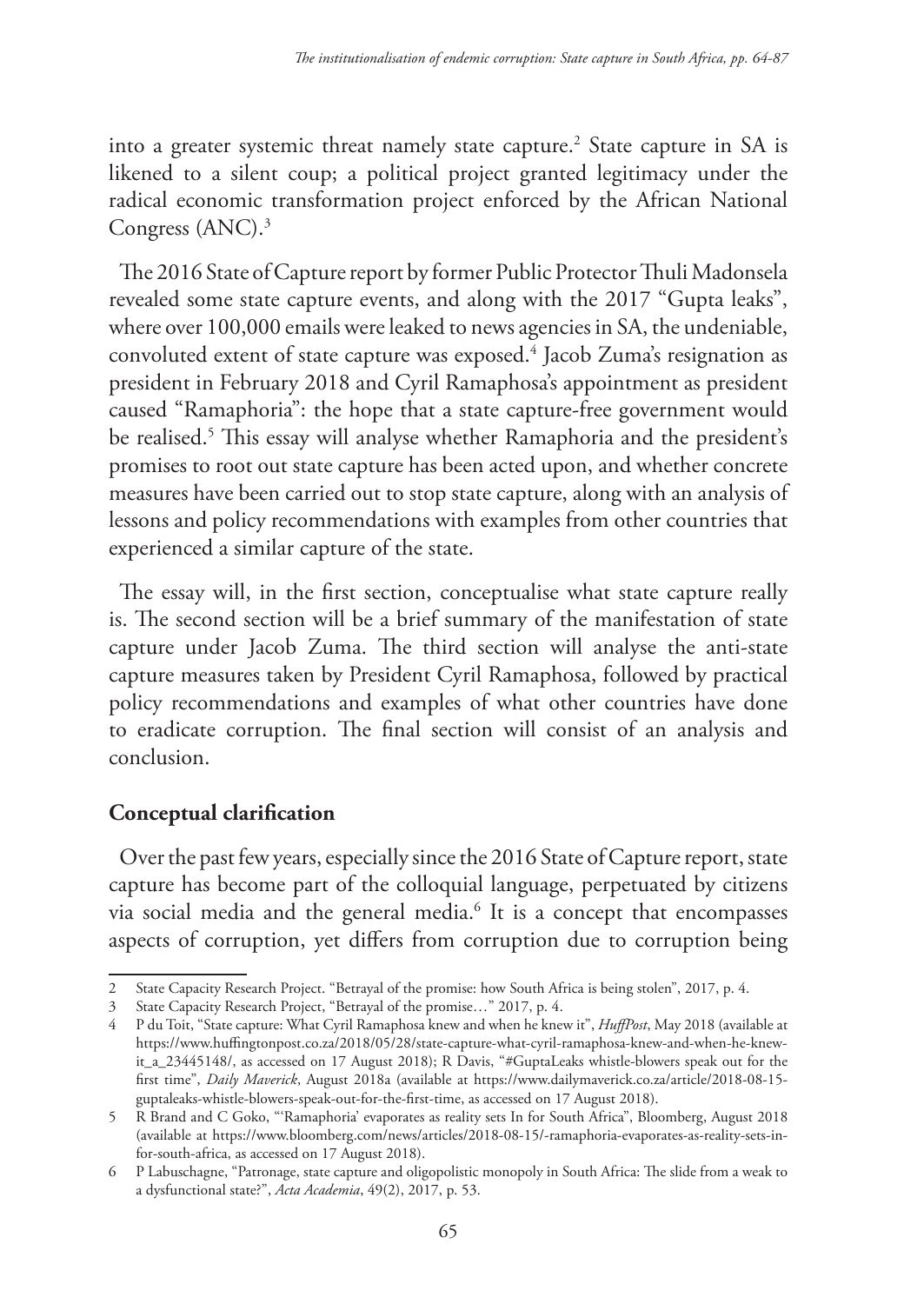mostly informal, opportunistic and fragmented and state capture not, as it will be clarified in this section.<sup>7</sup>

State capture is a condition where corruption is used by powerful external or internal actors within a country to influence policies, laws and the economy to benefit their private interests.<sup>8</sup> The term 'state capture' was conceptualised during the transition of former Soviet bloc countries from communist regimes to liberal market democracies and the subsequent extreme corruption that occurred in these transition states.9 Transition states are particularly vulnerable to state capture in terms of its political and economic systems, and while SA's transition was not identical to the Soviet bloc states, SA underwent both political and economic transitions at the end of apartheid.<sup>10</sup> The transition was the transfer of political power from the apartheid regime to the postapartheid "black liberation elite" along with the economic transition from a closed, protectionist one to an open economy. This transition process is likely to have put SA more at risk of state capture, especially considering that the economic transition in SA included significant levels of deindustrialisation and high unemployment levels which placed the ANC in a leading position politically, as it provided employment opportunities within the state and provided various political opportunities.<sup>11</sup> Evidence of the fact that politics became an opportunity of gaining employment and provided the possibility of upward mobility is noticed, according to Reddy,<sup>12</sup> in post-apartheid SA. Membership figures of the ANC grew significantly in the post-apartheid years amongst individuals who were unemployed, as it provided individuals who did not have much formal education and possessed limited qualifications with the opportunity to gain employment and positions within politics.<sup>13</sup> This generally required that a certain factional or political leader be supported in order to gain a position in office that would affect the material rewards gained by the leaders' supporters.

<sup>7</sup> State Capacity Research Project, "Betrayal of the promise…" 2017, p. 5.

<sup>8</sup> Transparency International, "Anti-corruption glossary" (available at https://www.transparency.org/glossary, as accessed on 15 August 2018).

<sup>9</sup> M Meirotti, "Introduction", M Meirotti and G Masterson (eds.), *State capture in Africa: Old threats, new packaging* (Johannesburg, EISA, 2018), p. 1.

<sup>10</sup> R Southall, "What's new about 'state capture?", M Meirotti and G Masterson (eds.), *State capture in Africa...,* p. 42.

<sup>11</sup> R Southall, "What's new about 'state capture?", M Meirotti and G Masterson, (eds.), *State capture in Africa…,* p. 43.

<sup>12</sup> T Reddy, "ANC decline, social mobilization and political society: Understanding South Africa's evolving political culture", *Politikon*, 37(2-3), 2010, p. 200.

<sup>13</sup> T Reddy, "ANC decline, social mobilization and political society…", *Politikon*, 37(2-3), 2010, p. 200.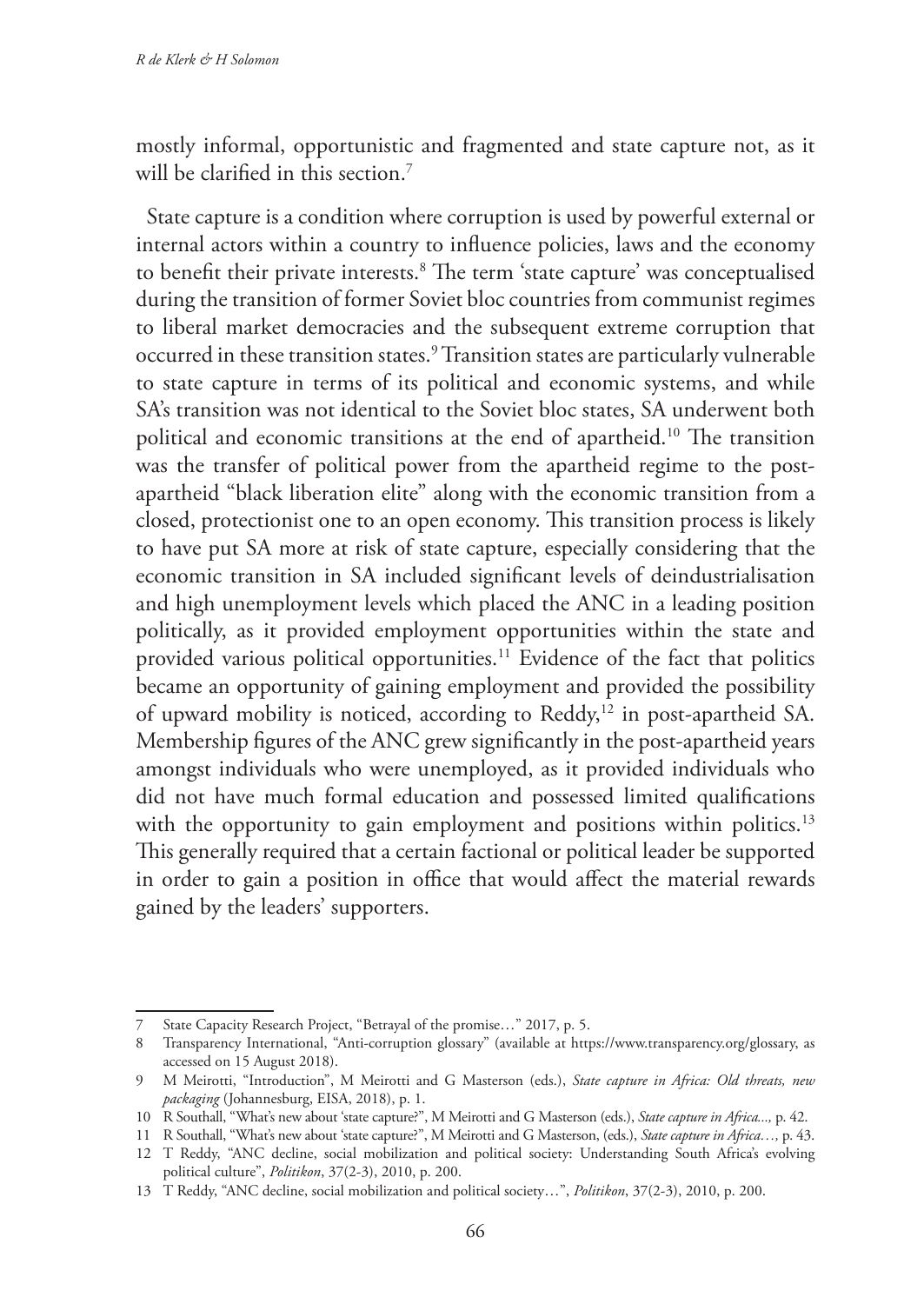It is important to note that state capture is not an isolated political power concept, but is merged with economic power.<sup>14</sup> Building on the fact that political and economic power cannot be separated, there is a notion in SA that political power is a mere mechanism to be manipulated in order to gain financially from the state without concern for ordinary citizens, putting SA more at risk for state capture.15 Hellman, Jones and Kaufmann define state capture as "the capacity to influence the formation of the basic rules of the game" by influencing laws, decrees and regulations through unofficial payments by private actors to state officials.<sup>16</sup> State capture exceeds petty corruption and encompasses more extreme corruption, including political manipulation.<sup>17</sup> State capture, as defined by Transparency International, is a pervasive form of corruption where powerful individual actors, companies or institutions use corrupt means to buy laws, decrees or amendments while illegally supporting specific political parties or candidates in order to favourably shape policies, the legal environment and the economy.<sup>18</sup>

State capture also involves the subversion of public interest, as it entails amending or making new laws, rules and regulations for captors to increase their influence.19 State capture is thus more than extensive corruption, but a network structure where corrupt actors target certain parts of the state in order to pursue their private goals at the expense of the public good.<sup>20</sup> This network structure is systemic; ordered and perpetrated by actors with well-established, high-level connections who engage in repeated deals on an increasing scale.<sup>21</sup> State capture aims to gain access and direct resources to the captors, which requires political protection. State capture has negative effects on democratic consolidation because it systematically erodes democratic processes.<sup>22</sup> This is especially alarming in a young democracy like SA. State capture also has detrimental effects on economic development and growth and the provision and quality of services

<sup>14</sup> ME Martin and H Solomon, "Understanding the phenomenon of 'state capture' in South Africa", *Southern African Peace and Security Studies*, 5(1), 2016, p. 22.

<sup>15</sup> ME Martin and H Solomon, "Understanding the phenomenon…", *Southern African Peace and Security Studies*, 5(1), 2016, p. 21-22.

<sup>16</sup> JS Hellman, G Jones, and D Kaufmann, "Seize the state, seize the day: An empirical analysis of state capture and corruption in transition", *World Bank*, 2000, pp. 4, 8.

<sup>17</sup> P Labuschagne, "Patronage, state capture and oligopolistic monopoly in South Africa…", *Acta Academia*, 49(2), 2017, p. 2.

<sup>18</sup> M Martini, "State capture: An overview", *Transparency International*, March 2014, p. 1.

<sup>19</sup> MO Dassah, "Theoretical analysis of state capture and its manifestation as a governance problem in South Africa", *The Journal for Transdisciplinary Research in Southern Africa,* 14(1), 2017, p. 167.

<sup>20</sup> M Fazekas, and IJ Tóth, "From corruption to state capture: A new analytical framework with empirical applications from Hungary", *Political Research Quarterly*, 69(2), 2016, pp. 320.

<sup>21</sup> State Capacity Research Project, "Betrayal of the promise…", 2017, p. 5.

<sup>22</sup> M Meirotti, "Introduction", M Meirotti and G Masterson (eds.), *State capture in Africa: ...*, p. 3.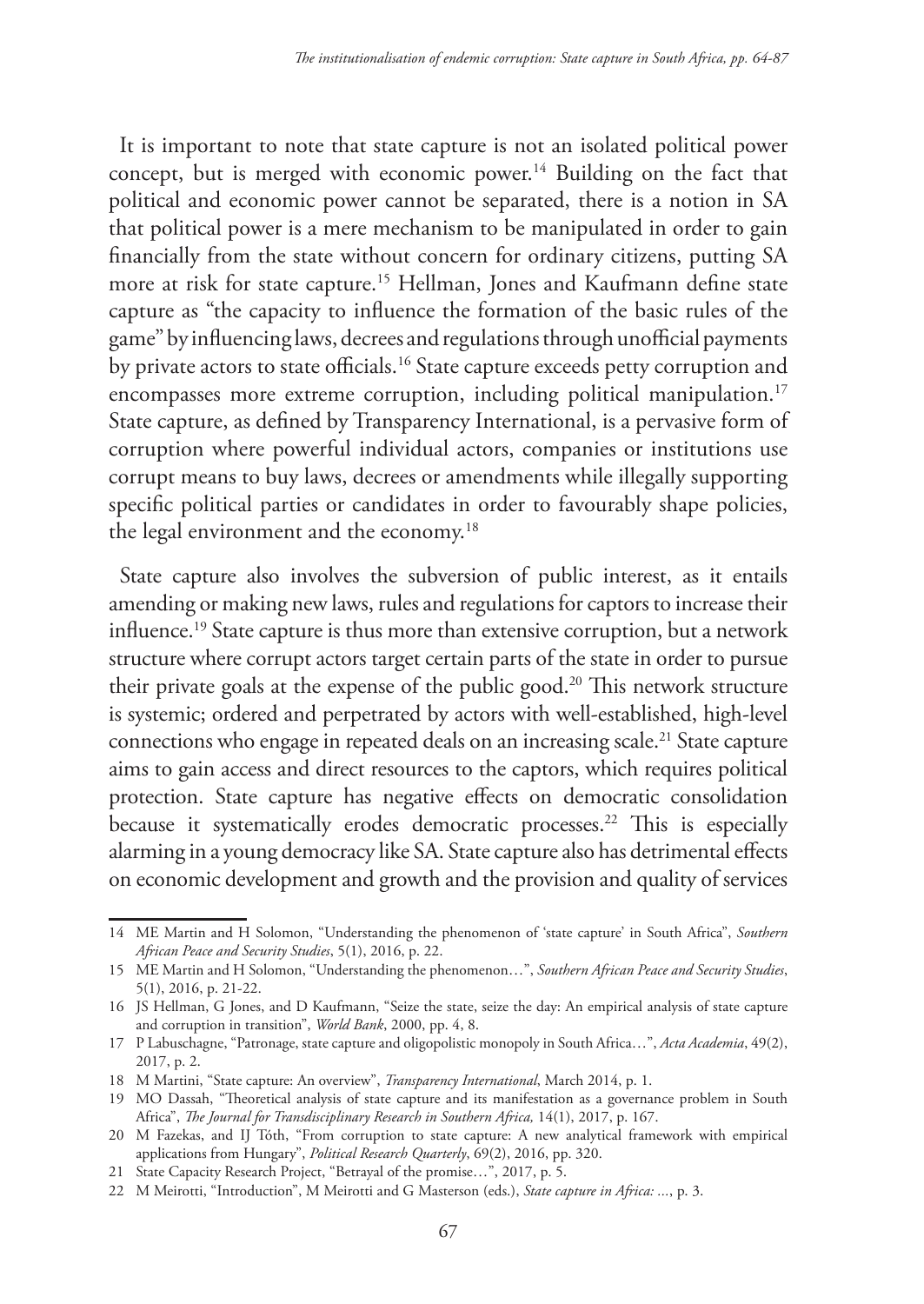provided to citizens, relating to the fact that state capture undermines public interests.23 In SA, the deeply rooted political patrimonial system contributed to state capture, since patrimonialism is based on the distribution of rewards, access to wealth and resources by the leader to beneficiaries in exchange for their loyalty and compliance.<sup>24</sup> The oligopolistic structure created in state capture undermines the moral duty of government to protect the country's resources and citizens.25 The oligopolistic, patrimonial systems are accompanied by the creation of a shadow state and economy, which is the space where extra-legal activities are executed by criminal networks and actors engage in activities that are contradictory to their constitutional state positions.<sup>26</sup>

State capture can thus be understood as a situation where there is disproportionate, unregulated influence of decision-making processes by interest groups, where these interest groups change laws, policies and regulatory measures through illegal means, including illicit contributions to political parties or actors within political parties, vote buying in parliament, and buying presidential and court decisions.27 In the South African context, state capture is posited to occur in two different manners.<sup>28</sup> The first manner in which state capture is stated to have occurred refers to the influence projected onto the South African government through former President Zuma and his supporters by the Gupta family. The second view of state capture in SA focuses on the influence that "white monopoly capital" by wealthy white families are said to exert on the government. The platform for state capture in SA however, is the conjunction of politics and business through nepotistic relationships and friendships between politicians and business elites. According to Croucamp and Malan, state capture literature in South Africa defines the phenomenon as a type of political and economic corruption which is theoretically defined as a regime type, or a "means of social order and control".29

Since the patrimonial culture in SA is stated to have perpetuated state capture, it is furthermore necessary to differentiate between state capture and patrimonialism, specifically systemic patronage. Systemic patronage is

<sup>23</sup> M Martini, "State capture…", *Transparency International*, March 2014, p. 2.

<sup>24</sup> P Labuschagne, "Patronage, state capture and oligopolistic monopoly…", *Acta Academia*, 49(2), 2017, p. 60.

<sup>25</sup> P Labuschagne, "Patronage, state capture and oligopolistic monopoly…", *Acta Academia*, 49(2), 2017, p. 63.

<sup>26</sup> State Capacity Research Project, "Betrayal of the promise…", 2017, p. 6.

<sup>27</sup> M Martini, "State capture…", *Transparency International*, March 2014, p. 1.

<sup>28</sup> MO Dassah, "Theoretical analysis of state capture…", *The Journal for Transdisciplinary Research in Southern Africa,* 14(1), 2017, p. 5.

<sup>29</sup> PA Croucamp and L Malan, "The theory of systemic patronage and state capture: The liberal democratic project and its regime contenders", *African Journal of Public Affairs,* 10(4), 2018, p. 88.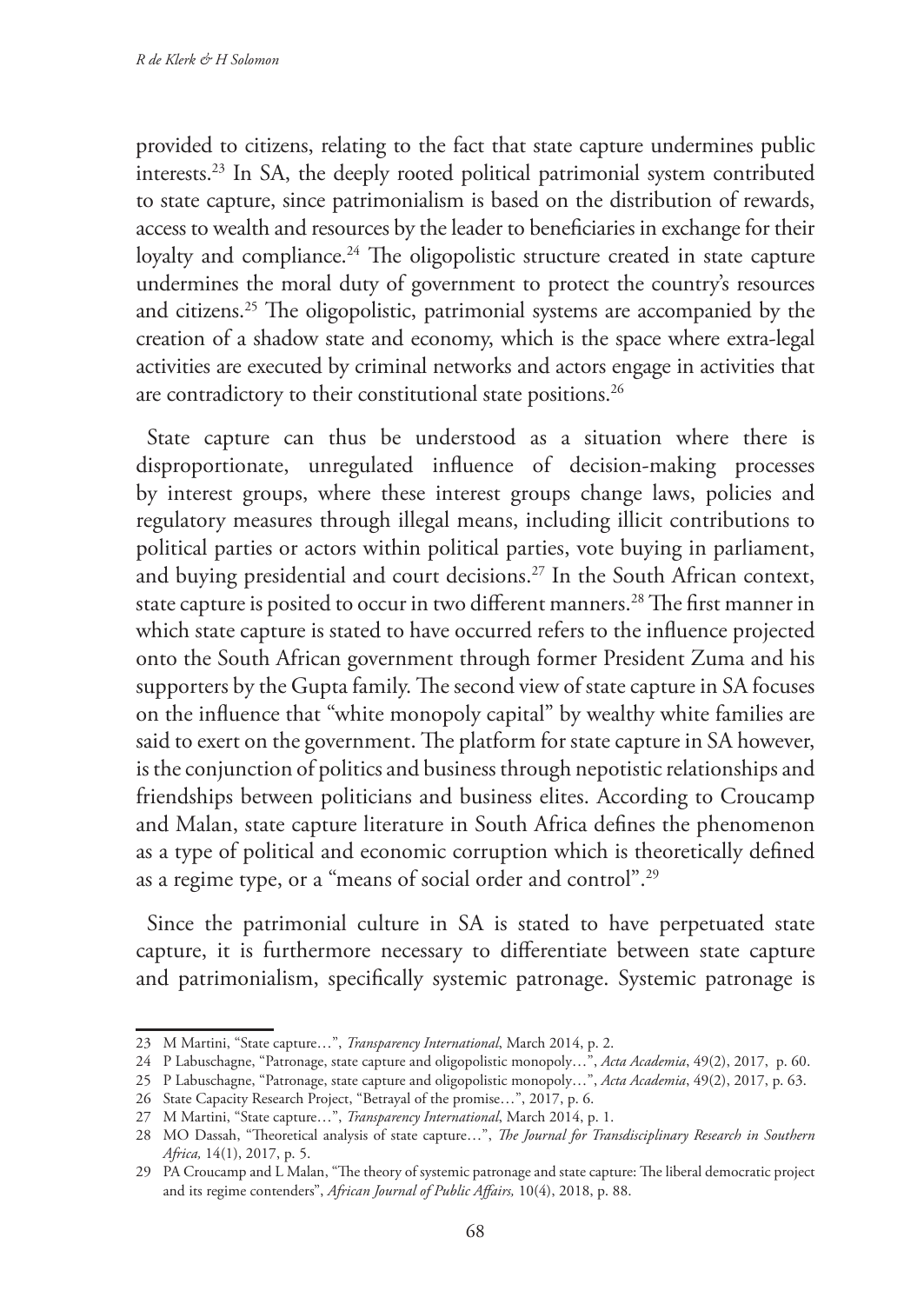representative of a range of mutually beneficial and dependent relationships between clients and patrons and falls outside of the realm of corruption because corruption is the result of uneven authoritative relationships not included in redress.<sup>30</sup> Another key distinction between patronage and state capture is legitimacy. While state capture is illegal, challenges constitutional rule and erodes legitimacy and trust, patrimonialism is often seen as legitimate, harbours social trust, is tolerated within society and is often not illegal.<sup>31</sup> A regime that is captured illustrates a system of patrimonialism, or systemic patronage, which has been subverted by parties in the private economy.<sup>32</sup> As previously mentioned SA has a culture of political patrimonialism and can thus be seen to be more vulnerable to state capture while necessitating distinguishing between the concepts of patronage and state capture. State capture in SA can thus be seen to have developed its own character through the view that it occurs through "white monopoly capital", but essentially still fits the general view that it is an undue level of influence exerted by a specific interest group in order to gain personal good from politics.

## **Manifestation of State capture in South Africa**

The extent of state capture has become increasingly evident since the first suspicions were raised, which has been exposed even more with the start of the Commission of Inquiry into state capture. It is impossible to describe the details of every aspect of SA's state capture in this essay, therefore only some incidents will be mentioned in order to give some context for the current situation under President Ramaphosa.

Although state capture only became institutionalised when Zuma took office in 2009, the Guptas' infiltration began in 2005 when Zuma was deputy president.<sup>33</sup> In 2005, Zuma's family was placed on the Guptas' payroll, including Zuma's son Duduzane who was hired as an IT specialist, and his

<sup>30</sup> PA Croucamp and L Malan, "The theory of systemic patronage and state capture…", *African Journal of Public Affairs,* 10(4), 2018, p. 90-91.

<sup>31</sup> PA Croucamp and L Malan, "The theory of systemic patronage and state capture…", *African Journal of Public Affairs,* 10(4), 2018, p. 94.

<sup>32</sup> PA Croucamp and L Malan, "The theory of systemic patronage and state capture…", *African Journal of Public Affairs,* 10(4), 2018, p. 98.

<sup>33</sup> ME Martin and H Solomon, "Understanding the phenomenon…", *Southern African Peace and Security Studies*, 5(1), 2016, p. 24; M Campbell and F Wild, "The brothers who bought South Africa", *Bloomberg Businessweek*, November 2017 (available at https://www.bloomberg.com/news/features/2017-11-09/the-brothers-whobought-south-africa, as accessed on 19 August 2018).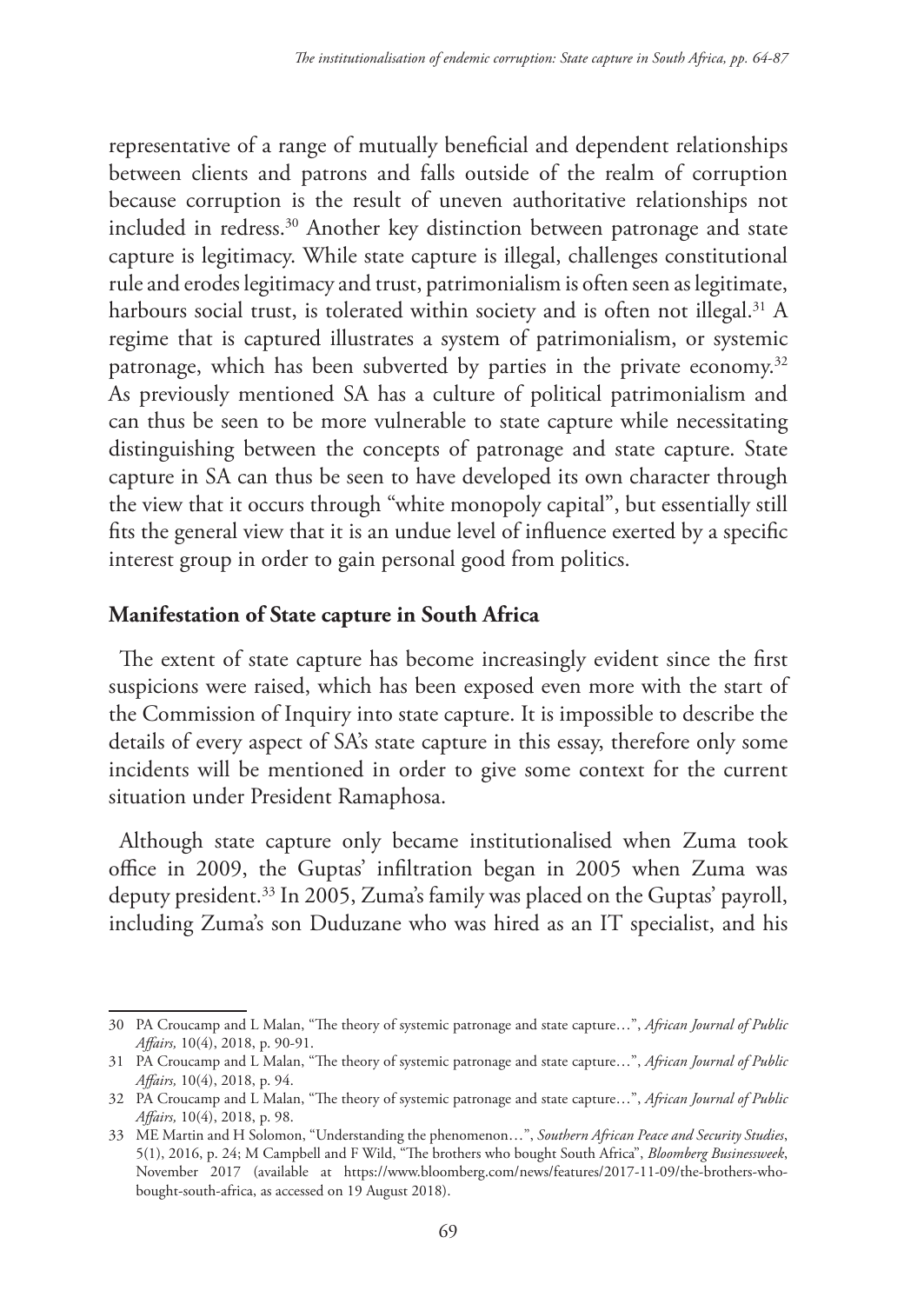daughter Duduzile who was appointed as a company director.<sup>34</sup> This followed after Ajay, Atul and Rajesh Gupta became involved with the government following an invitation by ANC official, Essop Pahad, for Atul Gupta to join state visits abroad. By 2007, when Zuma was elected ANC chief and President in 2009, the Gupta-Zuma ties were firmly established.<sup>35</sup> With Zuma as president, the Guptas started to wield their influence over the state.

In 2009, ANC parliamentarian Vytjie Mentor was invited to the Guptas' residence, with Zuma present, where she was offered the position of Public Enterprises Minister, the head of all SOEs, if she complied with the Guptas' requests.36 She declined the offer, which was granted to Malusi Gigaba who became instrumental in the Guptas' capture of SOEs.<sup>37</sup> Gigaba subsequently restructured SOE boards, which enabled the Gupta and Zuma families to repurpose billions of rands through SOEs.<sup>38</sup> Gigaba appointed Guptaassociates Iqbal Sharma as the Board Chairperson of Transnet, Brian Molefe as Transnet CEO in 2011, and Anoj Singh as Transnet CFO in 2012.39 By 2014, Transnet was looking to acquire new locomotives and awarded the contract to two Chinese companies, China South Rail and China North Rail, resulting in an expenditure of billions of rands more than at its previous supplier.<sup>40</sup> After securing the locomotive contract, Molefe was moved to another high-profile position as Eskom's CEO, with Singh joining him as CFO.<sup>41</sup> Molefe's role in perpetuating the Guptas' capture of SOEs is exemplified in the dispute

<sup>34</sup> M Campbell and F Wild, "The brothers who bought…" , *Bloomberg Businessweek,* November 2017 (available at https://www.bloomberg.com/news/features/2017-11-09/the-brothers-who-bought-south-africa, as accessed on 19 August 2018).

<sup>35</sup> State Capacity Research Project, "Betrayal of the promise…" 2017, p 23.

<sup>36</sup> L Chutel and L Kuo, "What the 'state capture' report tells us about Zuma, the Guptas, and corruption in South Africa", *Quartz Africa*, November 2016 (available at https://qz.com/africa/825789/, as accessed on 19 August 2018); State Capacity Research Project, "Betrayal of the promise…" 2017, p. 38.

<sup>37</sup> L Chutel and L Kuo, "What the 'state capture' report tells us…", *Quartz Africa*, November 2016 (available at https://qz.com/africa/825789/, as accessed on 19 August 2018); L Omarjee, "Gigaba the biggest enabler of state capture – Bonang Mohale", *Fin24*, February 2018a (available at https://www.fin24.com/Budget/gigaba-thebiggest-enabler-of-state-capture-bonang-mohale-20180223, as accessed on 16 August 2018).

<sup>38</sup> State Capacity Research Project, "Betrayal of the promise…" 2017, p 13; L Omarjee, "Gigaba the biggest enabler…", *Fin24*, February 2018a (available at https://www.fin24.com/Budget/gigaba-the-biggest-enabler-ofstate-capture-bonang-mohale-20180223, as accessed on 16 August 2018).

<sup>39</sup> State Capacity Research Project, "Betrayal of the promise…" 2017, p 15.

<sup>40</sup> M Campbell and F Wild, "The brothers who bought…", *Bloomberg Businessweek*, November 2017 (available at https://www.bloomberg.com/news/features/2017-11-09/the-brothers-who-bought-south-africa, as accessed on 19 August 2018); J Bowker and S Mkokeli, "Transnet overpaid \$38 Million for locomotives, report says", *Bloomberg*, August 2018 (available at https://www.bloomberg.com/news/articles/2018-08-01/transnetoverpaid-by-38-million-for-locomotives-report-says, as accessed on 20 August 2018); N Ncana, "Transnet of South Africa moves to suspend CEO after probes", *Bloomberg*, August 2018 (available at https://www. bloomberg.com/news/articles/2018-08-15/south-africa-s-transnet-plans-to-suspend-ceo-2-others-on-probe, as accessed on 20 August 2018).

<sup>41</sup> T Madonsela, "State of capture", *Public Protector South Africa*, October 2016, p. 296.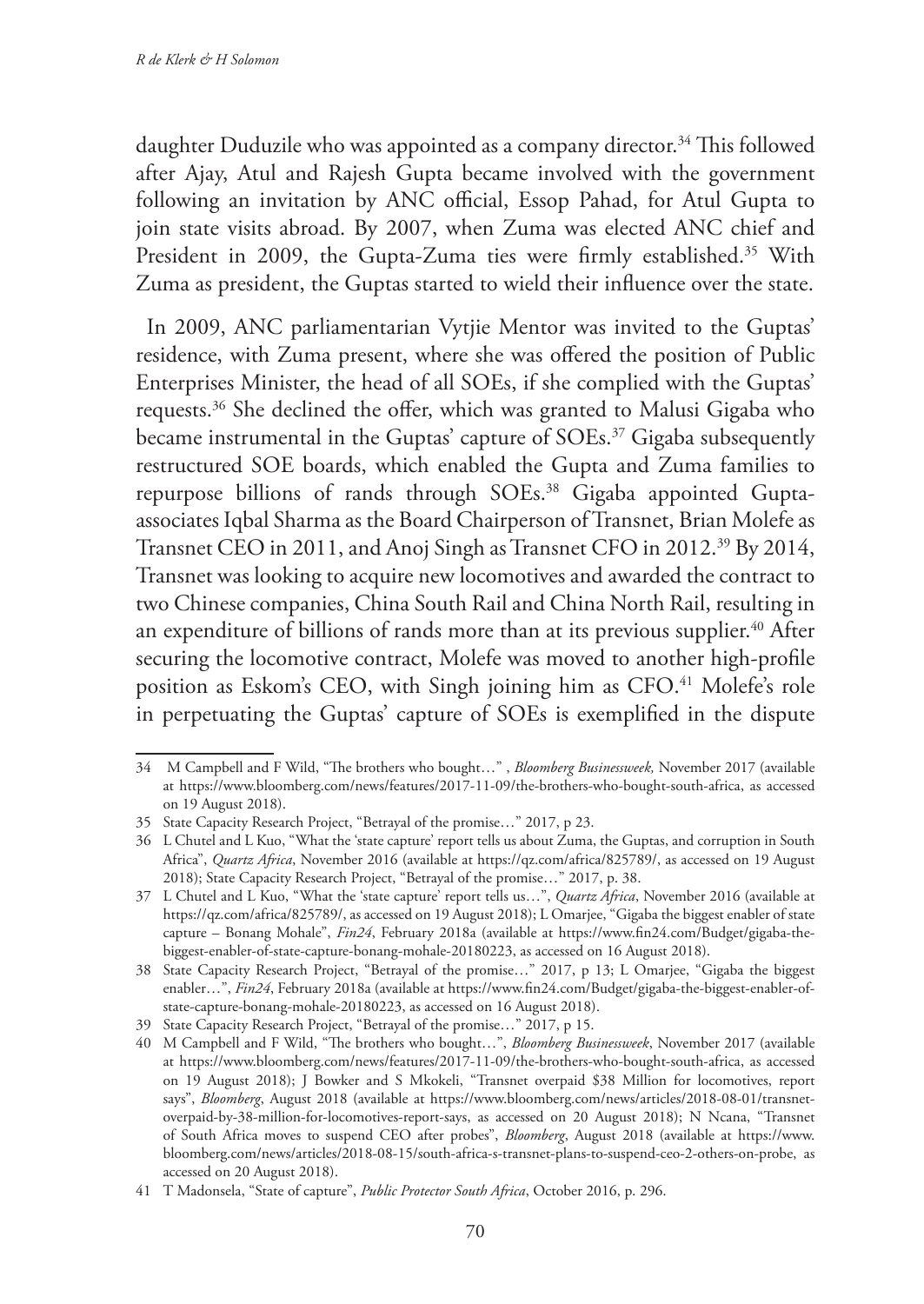between Eskom and Optimum Mine, one of Eskom's primary coal suppliers owned by an international mining company, Glencore.<sup>42</sup> The dispute resulted in Eskom awarding Tegeta Exploration and Resources, a Gupta-owned company, the contract to supply Eskom with coal for the Arnot power station - one of Eskom's biggest contracts.<sup>43</sup> Under Molefe, Eskom gave Tegeta a R556 million pre-payment for the Arnot-deal, which was really a loan to secure the Optimum coal mine purchase from Glencore, an obvious act of fraud, with the only party benefiting being the Guptas.

Themba Maseko, a former government communications agency CEO, revealed that in 2010 the Guptas demanded the entire advertising budget of the agency to be granted to Gupta-owned media outlets, including the New Age newspaper.<sup>44</sup> According to Maseko, Ajay Gupta stated that he would instruct every government department to advertise with the New Age, and in the case of non-compliance the minister of the specific department would be summoned. Maseko's meeting with Ajay was preceded by a conversation with Zuma, who told Maseko to help the Guptas, causing Maseko to be wary about Zuma's concern on the matter.<sup>45</sup> When Maseko refused to comply with the Guptas' demands and Zuma's orders, he was fired.<sup>46</sup>

The orchestration of a Russian nuclear power deal started in 2010 when Duduzane Zuma and the Guptas purchased Shiva Uranium mine.<sup>47</sup> With Zuma-aligned Energy Minister David Mahlobo in support of the nuclear deal, the only obstacle that remained was Minister of Finance, Nhlanhla Nene.<sup>48</sup> Nene's refusal to sign the deal, which would have cost R1.2 trillion, with yearly repayments of R100 billion, triggered a move that helped to

<sup>42</sup> M Campbell and F Wild, "The brothers who bought…" , *Bloomberg Businessweek*, November 2017 (available at https://www.bloomberg.com/news/features/2017-11-09/the-brothers-who-bought-south-africa, as accessed on 19 August 2018).

<sup>43</sup> State Capacity Research Project, "Betrayal of the promise…" 2017, p. 39.

<sup>44</sup> L Chutel and L Kuo, "What the 'state capture' report tells us…", *Quartz Africa*, November 2016 (available at https://qz.com/africa/825789/, as accessed on 19 August 2018).

<sup>45</sup> M Campbell and F Wild, "The brothers who bought…" , *Bloomberg Businessweek*, November 2017 (available at https://www.bloomberg.com/news/features/2017-11-09/the-brothers-who-bought-south-africa, as accessed on 19 August 2018).

<sup>46</sup> L Chutel and L Kuo, "What the 'state capture' report tells us…", *Quartz Africa*, November 2016 (available at https://qz.com/africa/825789/, as accessed on 19 August 2018).

<sup>47</sup> M Swilling, "Zexit, a nuclear deal and Russia's strong-arm persuasion", *Daily Maverick*, February 2018 (available at https://www.dailymaverick.co.za/opinionista/2018-02-12-zexit-a-nuclear-deal-and-russias-strongarm-persuasion/, as accessed on 20 August 2018).

<sup>48</sup> M Swilling, "Zexit, a nuclear deal…", *Daily Maverick*, February 2018 (available at https://www.dailymaverick.co.za/ opinionista/2018-02-12-zexit-a-nuclear-deal-and-russias-strong-arm-persuasion/, as accessed on 20 August 2018).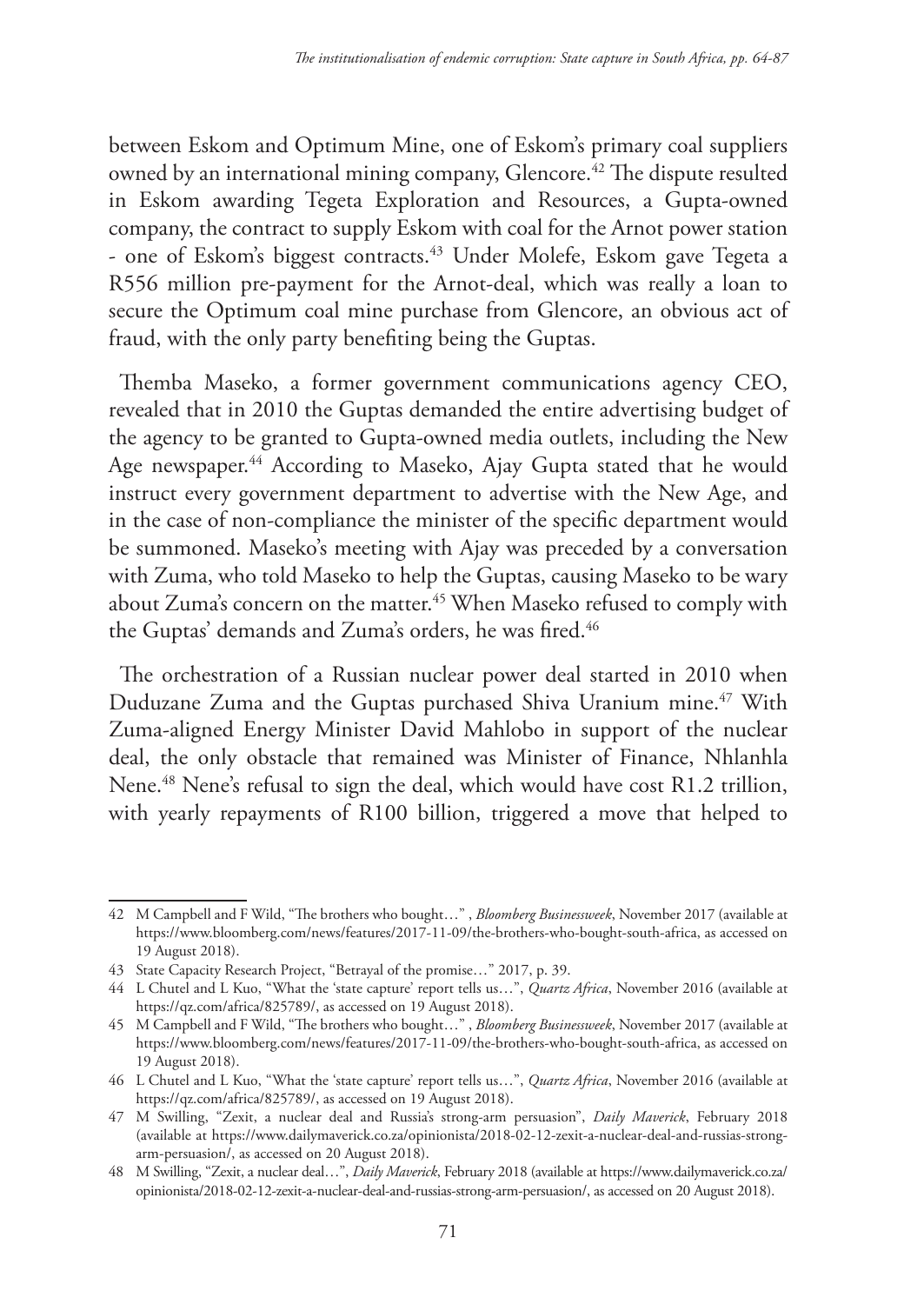expose state capture.<sup>49</sup> The Gupta-Zuma (Zupta) devised state capture was revealed in March 2016 by then-deputy Minister of Finance Mcebisi Jonas, who was the first of many subsequent people to expose the Zuptas' shadow state.50 In October 2015, Jonas was offered the Finance Minister position by the Guptas for R600 million, an offer he declined.<sup>51</sup> He requested an emergency meeting with Nene to inform him of the Guptas' offer, which was shocking since the Guptas had no official government role, and ministers serve only at the president's judgement.<sup>52</sup> Shortly after Jonas' meeting with the Guptas, Zuma shocked the country when he fired Nene and appointed a little known ANC member Des van Rooyen as Finance Minister, which saw the rand plummeting, forcing Zuma to instate former Finance Minister Pravin Gordhan three days after van Rooyen's appointment.<sup>53</sup> When Jonas stepped forward in early 2016, many others, like Mentor and Maseko, revealed their encounters with the Zuptas.

Organisations rendered inept or captured include the South African Revenue Service (SARS) under Tom Moyane, who facilitated possible fraud and money laundering.54 Moyane allowed R384.2 million in VAT refunds claimed by Gupta-companies to be paid to a third party and a shelf company, knowing that this broke many regulations.<sup>55</sup> SARS' debt under Moyane increased from R85 billion to R135 billion while veteran SARS officials were fired due to a "new operating model".56 Furthermore, the capture of intelligence and law enforcement agencies under Zuma is detailed in Jacques Pauw's 'The President's

<sup>49</sup> M Campbell and F Wild, "The brothers who bought…" , *Bloomberg Businessweek*, November 2017 (available at https://www.bloomberg.com/news/features/2017-11-09/the-brothers-who-bought-south-africa, as accessed on 19 August 2018); M Swilling, "Zexit, a nuclear deal…", *Daily Maverick*, February 2018 (available at https:// www.dailymaverick.co.za/opinionista/2018-02-12-zexit-a-nuclear-deal-and-russias-strong-arm-persuasion/, as accessed on 20 August 2018).

<sup>50</sup> T Madonsela, "State of capture", *Public Protector South Africa*, October 2016, p. 86-87.

<sup>51</sup> State Capacity Research Project, "Betrayal of the promise…" 2017, p. 38.

<sup>52</sup> M Campbell and F Wild, "The brothers who bought…" , *Bloomberg Businessweek*, November 2017 (available at https://www.bloomberg.com/news/features/2017-11-09/the-brothers-who-bought-south-africa, as accessed on 19 August 2018).

<sup>53</sup> M Campbell and F Wild, "The brothers who bought…" , *Bloomberg Businessweek*, November 2017 (available at https://www.bloomberg.com/news/features/2017-11-09/the-brothers-who-bought-south-africa, as accessed on 19 August 2018); State Capacity Research Project, "Betrayal of the promise…", 2017, p 38.

<sup>54</sup> P van Wyk, "Mr. Moyane, you failed. Then you lied. Time to tell the truth", *Daily Maverick*, August 2018a (available at https://www.dailymaverick.co.za/article/2018-08-13-mr-moyane-you-failed-then-you-lied-timeto-tell-the-truth/, as accessed on 21 August 2018).

<sup>55</sup> P van Wyk, "Mr. Moyane, you failed…", *Daily Maverick*, August 2018a (available at https://www.dailymaverick. co.za/article/2018-08-13-mr-moyane-you-failed-then-you-lied-time-to-tell-the-truth/, as accessed on 21 August 2018).

<sup>56</sup> "Sars' debt book grew by R50bn under Moyane, commission hears", *The Citizen* (available at https://citizen.co.za/ news/south-africa/1998662/sars-debt-book-grew-by-r50bn-under-moyane-commission-hears/, as accessed on 21 August 2018).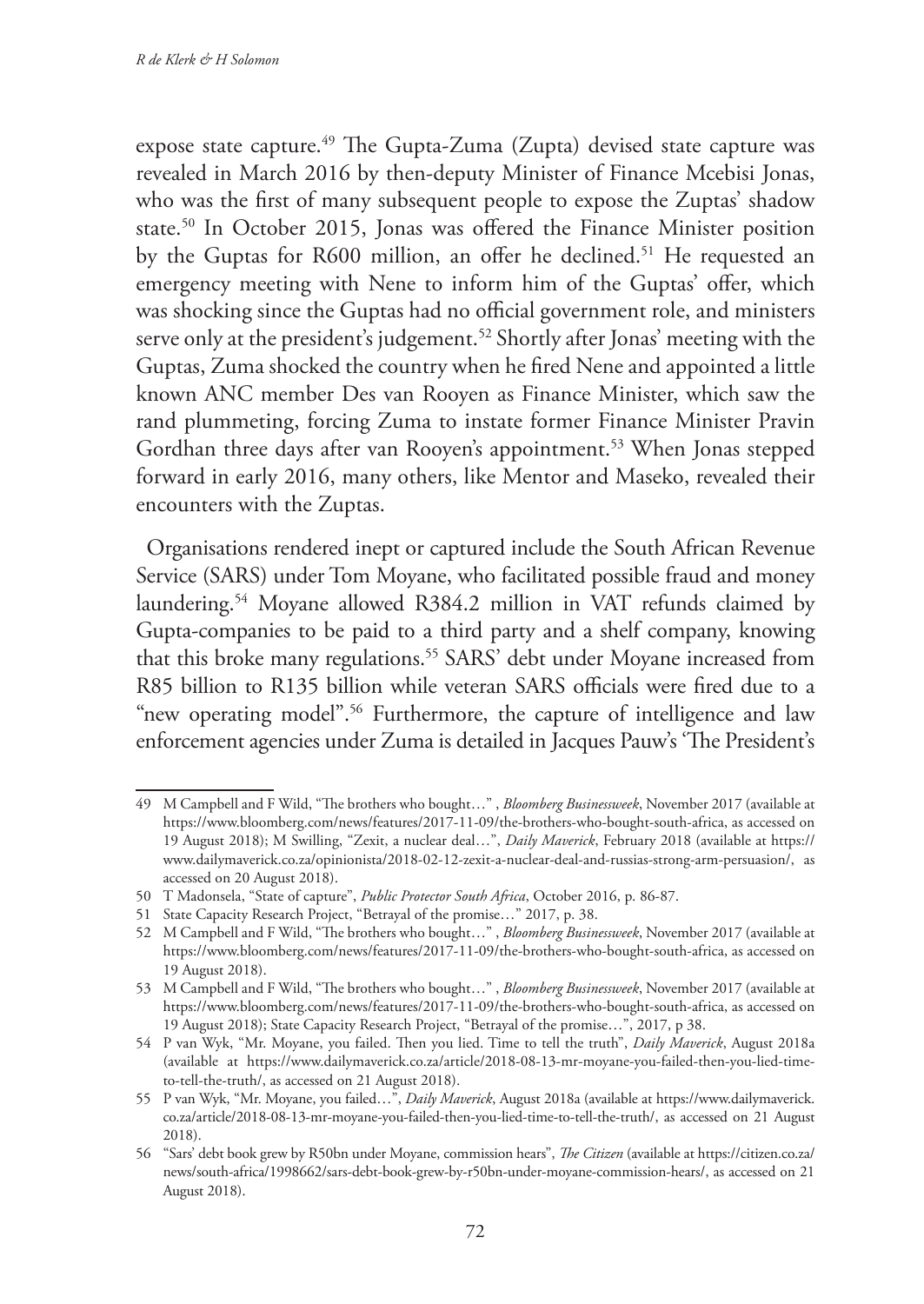Keepers'.57 It includes the appointment of Zuma-cronies Richard Mdluli as the Police Services' Crime Intelligence head and Berning Ntlemeza as head of the Hawks, both questionable characters responsible for appointing unsuitable, unqualified individuals in their organisations.<sup>58</sup> The National Prosecuting Authority (NPA) government agency, responsible for prosecuting criminals and directed by the Constitution, became part of the state capture network when former NPA head, Mxolisi Nxasana was paid R17 million to resign, allowing Zuma to appoint Shaun Abrahams as NPA head.59 Abrahams appointed Zuma associate Nomgcobo Jiba as the national prosecution services' head, the position ranked just under Abrahams' in the NPA, despite Jiba being charged with perjury and fraud which Abrahams had dropped, earning him the nickname Shaun the Sheep due to his actions that indicated he was undoubtedly captured, doing the bidding of the Zuptas and Ntlemeza.<sup>60</sup>

The abovementioned events are a mere scratch at the surface of state capture in SA. There is much more to be said, but the fact that the Zuptas successfully captured SOEs, ministers, and various government departments and agencies are some of the key points of this phenomenon.

### **President Ramaphosa and State capture**

When President Ramaphosa was inaugurated as president in February 2018, he inherited a country on the brink of collapse, with some stating that state capture caused SA to regress from a weak to dysfunctional state.<sup>61</sup> Ramaphosa made it clear that his main goal was to clean up the Zuptas' mess, although he denied knowing the extensive corruption became state capture, and that until the Gupta-emails were leaked he thought only a few "wheel nuts" had gone loose, when the wheels had actually "come off completely".<sup>62</sup> Ramaphosa's career both in politics and as a businessman, provided experience

<sup>57</sup> G Newham, "How to free South Africa's police after state capture", *Institute for Security Studies*, March 2018 (available at https://issafrica.org/iss-today/how-to-free-south-africas-police-after-state-capture, as accessed on 20 August 2018).

<sup>58</sup> G Newham, "How to free South Africa's police…", *Institute for Security Studies*, March 2018 (available at https://issafrica.org/iss-today/how-to-free-south-africas-police-after-state-capture, as accessed on 20 August 2018).

<sup>59</sup> National Prosecuting Authority of South Africa, "Vision and mission", 2014 (available at https://www.npa.gov.za/ node/10, as accessed on 21 August 2018); J Pauw, *The President's Keepers* (Cape Town, Tafelberg, 2017), p. 244.

<sup>60</sup> J Pauw, *The President's Keepers,* pp. 244; 311.

<sup>61</sup> P Labuschagne, "Patronage, state capture and oligopolistic monopoly in South Africa…", *Acta Academia*, 49(2), 2017, p. 65.

<sup>62</sup> A Makinana, "Ramaphosa on state capture: 'we didn't know how bad it was'", *Times Live*, May 2018 (available at https://www.timeslive.co.za/politics/2018-05-25-ramaphosa-on-state-capture-we-didnt-know-how-bad-it-was/, as accessed on 20 August 2018).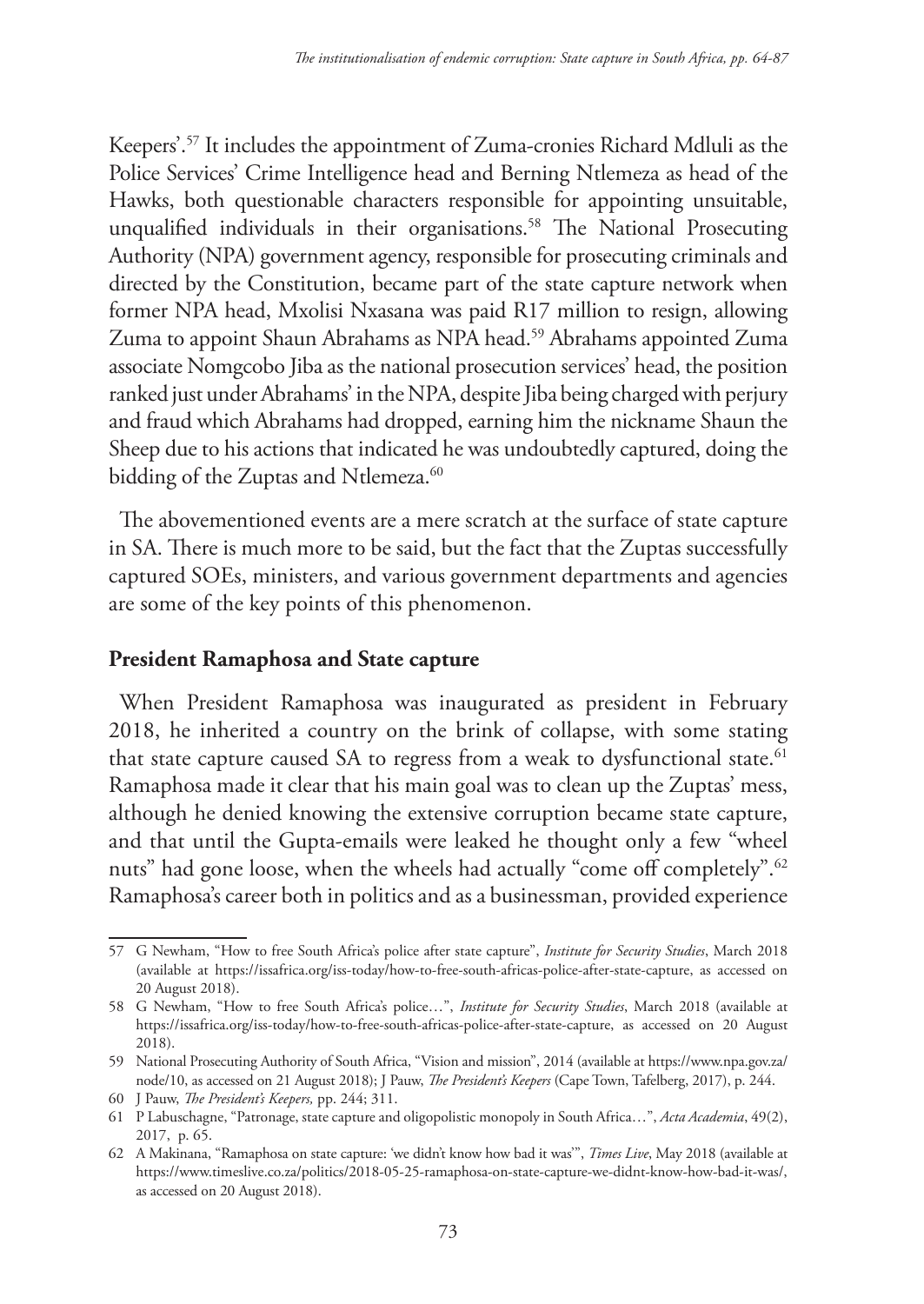in positions that might be beneficial to his tenure as president of a country and ANC that is severely divided and factionalised. Ramaphosa, a lawyer and politician, played a key role as negotiator between the ANC and apartheid era National Party to peacefully transition from the apartheid regime in 1991.<sup>63</sup> Ramaphosa thus has experience in navigating very uncertain and divided political and social situations. He also filled the role of ANC Secretary-General and MP in 1994.<sup>64</sup> Before the end of apartheid however, he played a vital role in forming the National Union of Mineworkers (NUM), which eventually became the powerful Congress of South African Trade Unions (COSATU) as well as being a major actor in the United Democratic Front (UDF) anti-apartheid movement.65 Aside from his political career, which was largely on hold from 1997 until his election as deputy president in 2012, Ramaphosa also experienced a successful business career in the private sector as he served on various boards of directors, executive chairman and nonexecutive directorships of large companies and banks.<sup>66</sup> His return to politics in 2012 indicates that he was indeed not closely involved with the Zuma's or the ANC when the Guptas' infiltration was initiated, as he disappeared into the "political wilderness" in 1997 and only made a return with his election as deputy president in 2012.<sup>67</sup>

Ramaphosa's anti-corruption stance was established when he campaigned for ANC leadership largely on the premise of anti-corruption, creating the expectation of a "new dawn" for the country.68 The question is whether Ramaphosa has taken enough action in getting rid of those involved in state capture's systemic corruption. One of the first things Ramaphosa did as president was a Cabinet shuffle, where he removed ten state capture-implicated ministers.<sup>69</sup> Ramaphosa instated Nene as Finance Minister and Gordan as Public Enterprises Minister, both proven to be honest, competent individuals to fill these critical positions.<sup>70</sup>

<sup>63</sup> P Commey, "Can Ramaphosa be the renewal man", *New African*, (541), 2014, p. 17; R Swift, "Introducing… Cyril Ramaphosa", *New Internationalist*, (512), 2018, p. 9.

<sup>64</sup> R Swift, "Introducing…", *New Internationalist*, (512), 2018, p. 9.

<sup>65</sup> P Commey, "Can Ramaphosa be…", *New African*, (541), 2014, p. 17.

<sup>66</sup> P Commey, "Can Ramaphosa be…", *New African*, (541), 2014, p. 17-18.

<sup>67</sup> P Commey, "Can Ramaphosa be…", *New African*, (541), 2014, p. 16.

<sup>68</sup> S Lediga, "The four pillars of Ramaphosa's new dawn", *Daily Maverick*, May 2018 (available at https://www. dailymaverick.co.za/opinionista/2018-05-07-the-four-pillars-of-ramaphosas-new-dawn/, as accessed on 19 August 2018).

<sup>69</sup> L Mailovich, "Ramaphosa fires 10 Cabinet ministers. Who's out?", *BusinessDay*, February 2018 (available at https:// www.businesslive.co.za/bd/national/2018-02-26-ramaphosa-fired-10-cabinet-ministers-whos-out/, as accessed on 22 August 2018).

<sup>70</sup> D Mkhize, "South Africa's Ramaphosa appoints Nene as finance minister in cabinet reshuffle", Reuters, February 2018 (available at https://www.reuters.com/article/us-safrica-politics/south-africas-ramaphosa-appoints-neneas-finance-minister-in-cabinet-reshuffle-idUSKCN1GA2BD , accessed 22 August 2018).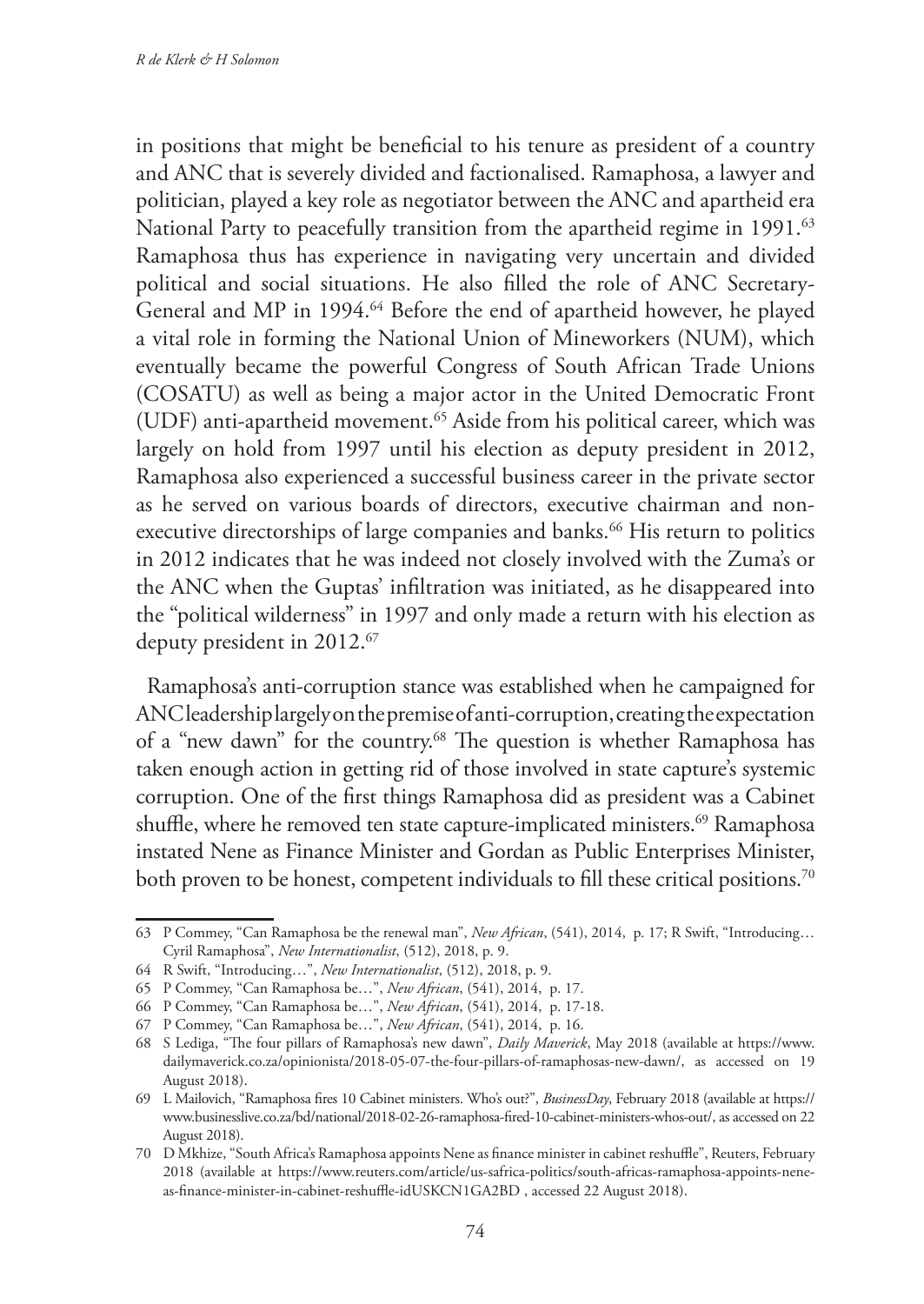Problematic Zupta-associated Cabinet ministers including Lynne Brown (Public Enterprises), Mosebenzi Zwane (Mineral Resources), David Mahlobo (Energy) and Bongani Bongo (State Security) were among the ministers fired by Ramaphosa in an attempt to clean house.<sup>71</sup> The fired ministers had definite involvement with state capture.<sup>72</sup> A strategic attempt to forge unity within the ANC by Ramaphosa was the appointment of Nkosazana Dlamini-Zuma as Minister of the Presidency, important for Ramaphosa's own political standing.<sup>73</sup> The retention of state capture enablers, like Gigaba as Home Affairs Minister, raised concern, especially because Gigaba's previous tenure as Home Affairs Minister saw him pushing through the Guptas' South African citizenship.<sup>74</sup> Another controversial figure is deputy president David Mabuza, a notorious former ANC premier and recent Zuma-devotee accused of corruption and even political assassinations, which is contradictory to Ramaphosa's mission to eradicate corruption in government.75 Having a questionable character like Mabuza as deputy president of SA might also taint Ramaphosa's vociferous rhetoric about undoing deep-rooted state capture.

The appointments of Nene and Gordhan had almost immediate effects in the fight against state capture, with Treasury investigating the looting of billions of rands that occurred under Brian Molefe and Anoj Singh's terms at Transnet and Eskom, and the illegal benefits they and the Guptas gained.76 This is concurrent with Gordhan's appointment of new SOE boards, a crucial move since an estimated R100 billion was looted through SOEs by state capture.<sup>77</sup> Nene and Gordhan have thus been crucial in initiating investigations into their departments, as well as implementing actions to replace individuals who

<sup>71</sup> L Mailovich, "Ramaphosa fires 10 Cabinet…", *BusinessDay*, February 2018 (available at https://www. businesslive.co.za/bd/national/2018-02-26-ramaphosa-fired-10-cabinet-ministers-whos-out/, as accessed on 22 August 2018).

<sup>72</sup> L Mailovich, "Ramaphosa fires 10 Cabinet…", *BusinessDay*, February 2018 (available at https://www. businesslive.co.za/bd/national/2018-02-26-ramaphosa-fired-10-cabinet-ministers-whos-out/, as accessed on 22 August 2018).

<sup>73</sup> Anon., "The who's who of Cyril Ramaphosa's new Cabinet", *BusinessDay*, February 2018 (available at https:// www.businesslive.co.za/bd/politics/2018-02-27-the-whos-who-of-ramaphosas-new-cabinet/, as accessed on 22 August 2018).

<sup>74</sup> Anon., "The who's who…", *BusinessDay*, February 2018 (available at https://www.businesslive.co.za/bd/ politics/2018-02-27-the-whos-who-of-ramaphosas-new-cabinet/, as accessed on 22 August 2018).

<sup>75</sup> M Mahlase and M Manyowa, "WATCH: Mabuza wants to clear his name of political killing and corruption claims", *News24*, August 2018 (available at https://www.news24.com/SouthAfrica/News/watch-mabuza-wantsto-clear-his-name-of-political-killing-and-corruption-claims-20180816, as accessed on 22 August 2018).

<sup>76</sup> N Gules, and S Masondo, "Treasury drops looting bomb", *News24*, July 2018 (available at https://www.news24. com/SouthAfrica/News/treasury-drops-looting-bomb-20180729-4, as accessed on 23 August 2018).

<sup>77</sup> L Omarjee, "Gordhan appoints Phakamani Hadebe Eskom CEO in sweeping SOE board changes", *Fin24*, May 2018b (available at https://www.fin24.com/Economy/gordhan-appoints-hadebe-eskom-ceo-in-sweepingsoe-board-changes-20180524, as accessed on 23 August 2018).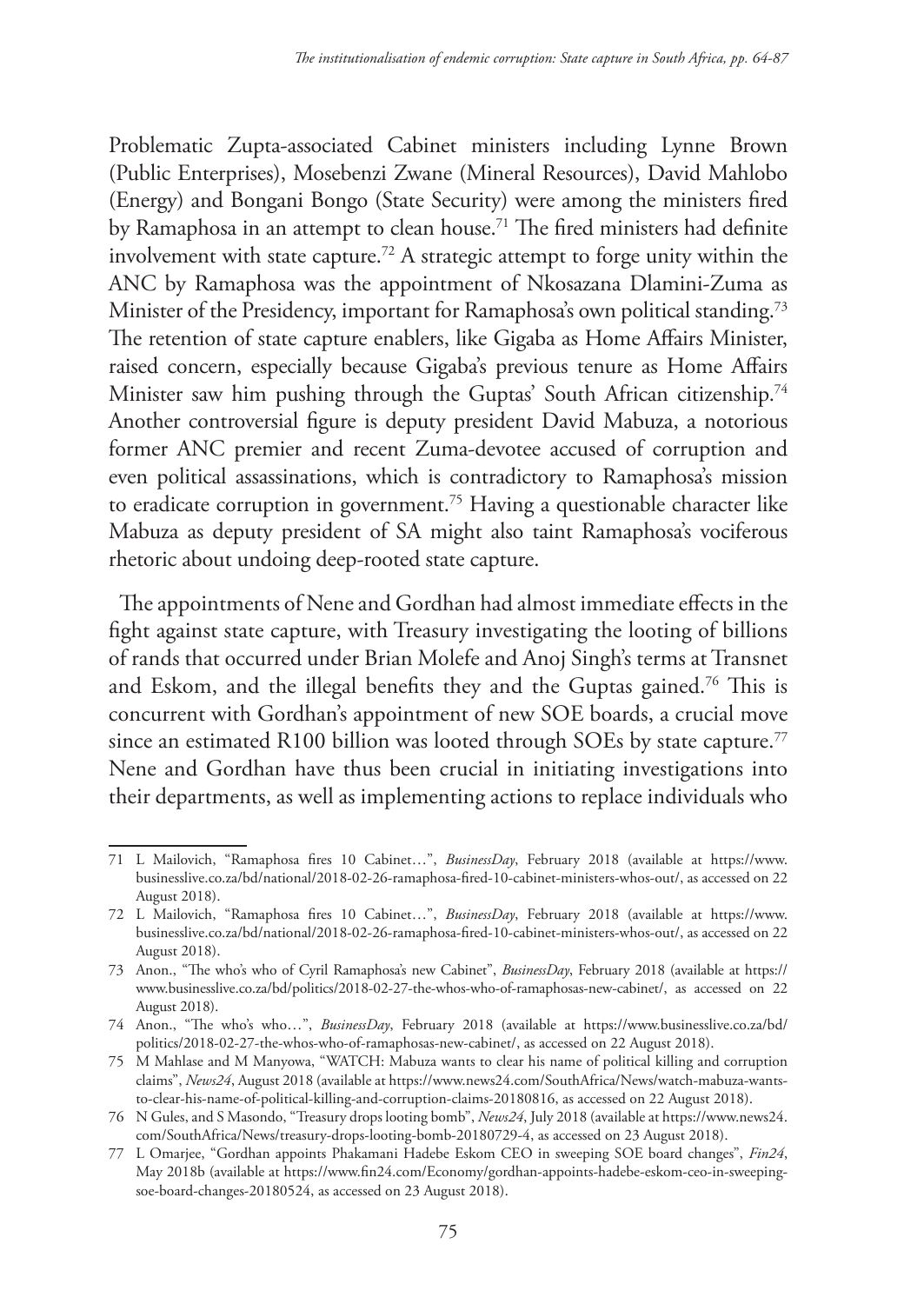were complicit in state capture. While Corruption Watch credits Ramaphosa for his SOE shakeup that occurred during his first 100 days as President, his actual commendable move was appointing Nene and Gordhan.78 Ramaphosa also stated that he formed a presidential council, where SOEs, the "sewers of corruption", will report to with regard to their financial management in order to monitor the SOEs' financial activities.79

One of Ramaphosa's most important steps against state capture was the suspension of SARS boss Moyane and establishing the SARS Commission of Inquiry, which includes an investigation of the dysfunction of the agency under Moyane, specifically the destruction of SARS' investigative unit.<sup>80</sup> Moyane and his partner-in-crime, Jonas Makwakwa are directly implicated in illegal tax refunds to the Guptas and prevented investigations into the Guptas' tax affairs from occurring due to the dismantling of investigative teams.<sup>81</sup> SARS was appointed an acting commissioner, Mark Kingon, who will likely remain commissioner until Ramaphosa appoints a permanent commissioner.<sup>82</sup>

A slow rebuilding of the criminal justice system including the State Security Agency (SSA), the Hawks and the NPA has begun, although not all of its restructuring can be credited to Ramaphosa. Arthur Fraser, accused of creating a shadow intelligence structure, the Principal Agent Network, (PAN), was removed from his position as SSA chief by Ramaphosa days after the Inspector-General of Intelligence (IGI) Isaac Dintwe accused Fraser of revoking his security clearance to prevent his investigation into Fraser's illegal activities.83 Following Ntlemeza's removal as the Hawks' head, the highlyrespected Godfrey Lebeya was appointed as the new chief of the Priority Crime

<sup>78</sup> Anon., Corruption Watch, "SOE Shakeup in Ramaphosa's first 100 days", May 2018 (available at http://www. corruptionwatch.org.za/soe-shakeup-ramaphosas-first-100-days/, as accessed on 23 August 2018).

<sup>79</sup> C Kgosana, "State-owned enterprises are 'sewers of corruption': Ramaphosa", *TimesLive*, May 2018 (available at https://www.timeslive.co.za/news/south-africa/2018-05-31-state-owned-enterprises-are-sewers-of-corruptionramaphosa/, as accessed on 22 August 2018).

<sup>80</sup> P van Wyk, "Witnesses testify of Moyane-led decimation of SARS' investigative capacity", *Daily Maverick*, August 2018b (available at https://www.dailymaverick.co.za/article/2018-08-23-witnesses-testify-of-moyaneled-decimation-of-sars-investigative-capacity/, as accessed on 23 August 2018).

<sup>81</sup> P van Wyk, "Witnesses testify of Moyane-led decimation…", *Daily Maverick*, August 2018b (available at https://www.dailymaverick.co.za/article/2018-08-23-witnesses-testify-of-moyane-led-decimation-of-sarsinvestigative-capacity/, as accessed on 23 August 2018).

<sup>82</sup> K Magubane, "Finance minister re-appoints Kingon as SARS commissioner for 90 more days", *Fin24*, June 2018 (available at https://www.fin24.com/Economy/finance-minister-re-appoints-kingon-as-sars-commissioner-for-90-more-days-20180617, as accessed on 22 August 2018).

<sup>83</sup> M Thamm, "The slow yet inexorable unravelling of Jacob Zuma's shadow state", *Daily Maverick*, April 2018a (available at https://www.dailymaverick.co.za/article/2018-04-12-analysis-the-slow-yet-inexorable-unravellingof-jacob-zumas-shadow-state/, as accessed on 23 August 2018); T Head, "Who is Arthur Fraser? Five things to know about a "very powerful man", *The South African*, April 2018 (available at https://www.thesouthafrican. com/who-is-arthur-fraser-five-facts-ssa/, as accessed on 23 August 2018).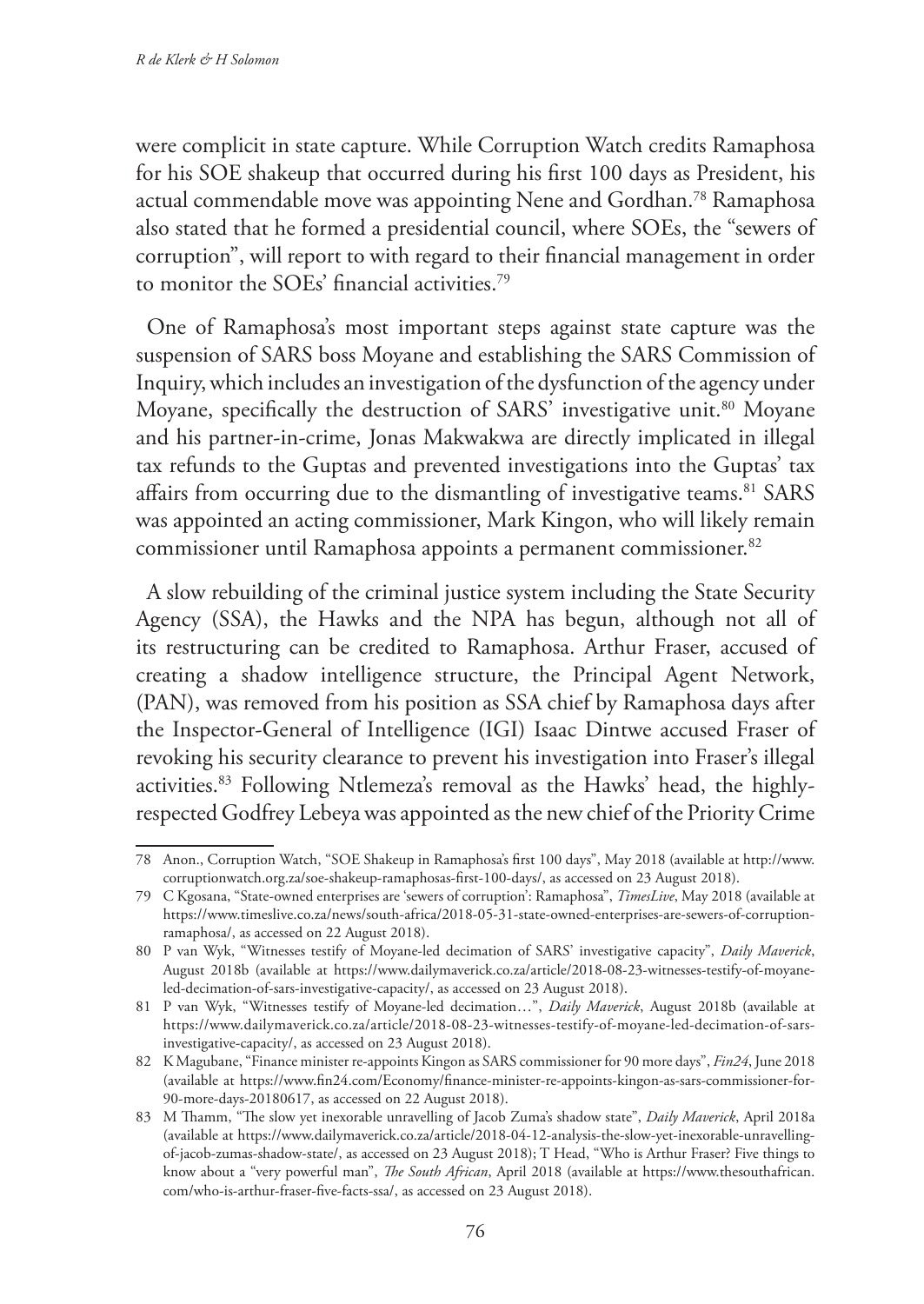Investigation unit.84 Two Zuma-appointments, national police commissioner Khehla Sithole as well as IGI Dintwe, have remained in their positions.<sup>85</sup> They have not indicated that they have been compromised in state capture, especially due to Dintwe's crucial role in exposing Fraser.<sup>86</sup>

Despite the various commissions of inquiry established to uncover the extent of state capture, the question of whether prosecutions will follow remains, considering the abundance of evidence pointing to illegal activities by actors involved with state capture.<sup>87</sup> The Constitutional Court did Ramaphosa a favour when it declared that Shaun Abrahams was unlawfully appointed as the NPA chief, which signalled the end of the Zuptas' hold on the criminal justice system and enabled Ramaphosa to appoint Silas Raimate in Abrahams' place.88 This is especially important since the Hawks accused the NPA of dragging their feet in drafting charges following the Hawks' completion of certain state capture investigations.<sup>89</sup> The NPA's delayed action is thought to have allowed the Guptas to escape SA without being prosecuted.<sup>90</sup> With the removal of Abrahams, there is hope that the evidence uncovered by the various commissions of inquiry will be acted upon, since only the NPA chief and the police can prosecute people and ensure that rightful procedures of justice are followed.<sup>91</sup> Ramaphosa will thus have to ensure that parties who are mentioned to have been complicit in state capture during the commissions of inquiry are held accountable by law enforcement officials, in spite of his

<sup>84</sup> M Thamm, "Godfrey Lebeya, Hawks' new boss, is bad news for organised crime", *Daily Maverick*, May 2018b (available at https://www.dailymaverick.co.za/article/2018-05-25-godfrey-lebeya-hawks-new-boss-is-bad-news-fororganised-crime/, as accessed on 23 August 2018).

<sup>85</sup> D Kotze, "South Africa's criminal justice system is on the mend. But it's just the beginning", *The Conversation*, August 2018 (available at https://theconversation.com/south-africas-criminal-justice-system-is-on-the-mendbut-its-just-the-beginning-101753, as accessed on 21 August 2018).

<sup>86</sup> D Kotze, "South Africa's criminal justice system…", *The Conversation*, August 2018 (available at https:// theconversation.com/south-africas-criminal-justice-system-is-on-the-mend-but-its-just-the-beginning-101753, as accessed on 21 August 2018).

<sup>87</sup> Anon., "Editorial: Commissions aside, where are the law enforcers?", *Financial Mail*, August 2018 (available at https://www.businesslive.co.za/fm/opinion/editorial/2018-08-23-editorial-commissions-aside-where-are-thelaw-enforcers/, as accessed on 23 August 2018).

<sup>88</sup> D Kotze, "South Africa's criminal justice system…", *The Conversation*, August 2018 (available at https:// theconversation.com/south-africas-criminal-justice-system-is-on-the-mend-but-its-just-the-beginning-101753, as accessed on 21 August 2018).

<sup>89</sup> R Davis, "Report:Hawks say NPA hindering justice in state capture investigation", *Daily Maverick*, February 2018b (available at https://www.dailymaverick.co.za/article/201802-28-newsflash-hawks-say-npa-hinderingjustice-in-state-capture-investigation/, as accessed on 23 August 2018).

<sup>90</sup> R Davis, "Report:Hawks say NPA hindering justice…", *Daily Maverick*, February 2018b (available at https:// www.dailymaverick.co.za/article/201802-28-newsflash-hawks-say-npa-hindering-justice-in-state-captureinvestigation/, as accessed on 23 August 2018).

<sup>91</sup> Anon., "Editorial: Commissions aside…?", *Financial Mail*, August 2018 (available at https://www.businesslive. co.za/fm/opinion/editorial/2018-08-23-editorial-commissions-aside-where-are-the-law-enforcers/, as accessed on 23 August 2018).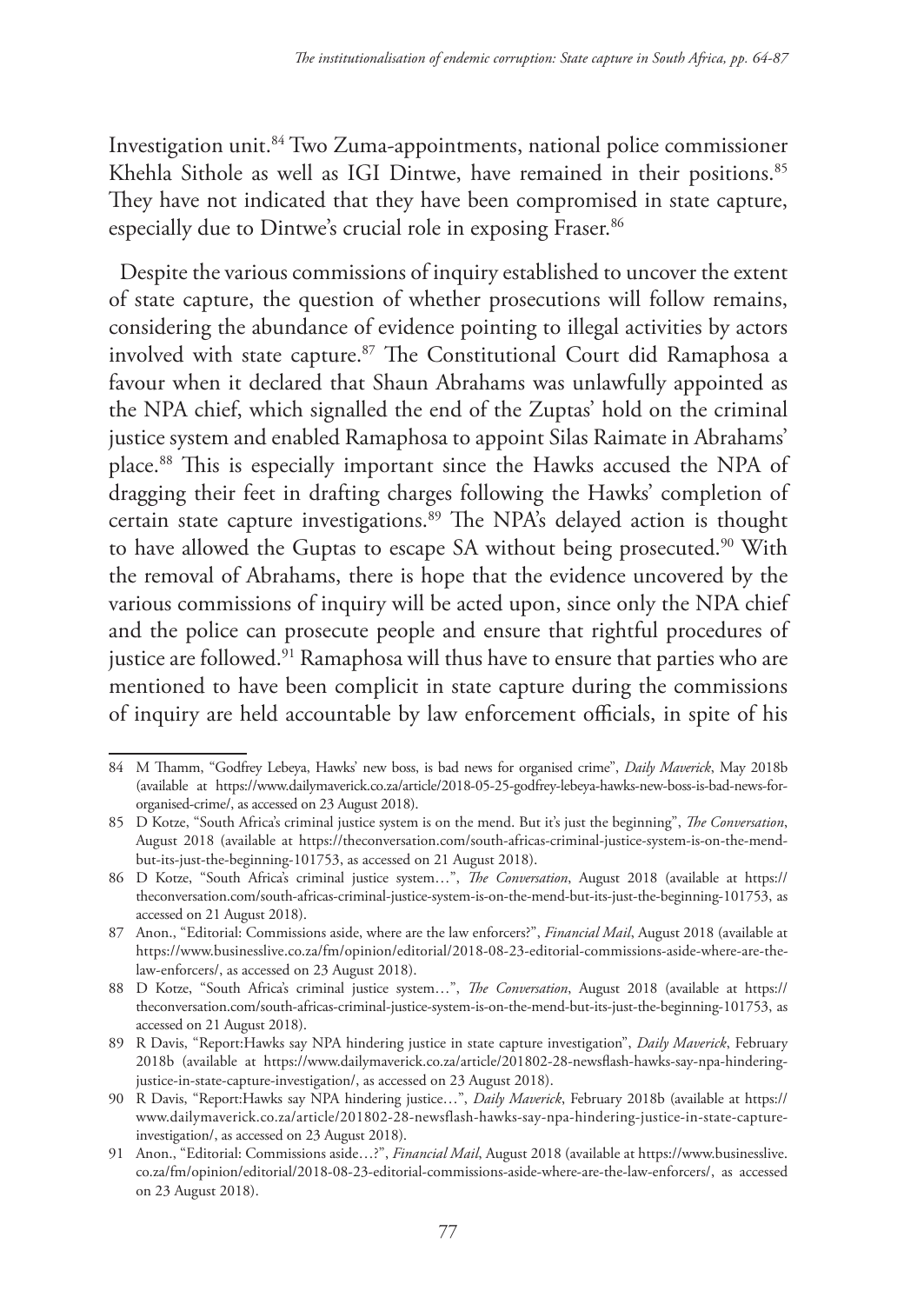attempts to clean up these organisations.

Another Zupta-devised attempt to tighten their grip on the state which Ramaphosa halted was the Russian nuclear power deal during the July 2018 BRICS summit in Johannesburg.92 Ramaphosa stated that nuclear power remains a future endeavour, but will only be pursued once the economy is able to carry the cost.<sup>93</sup> This was supported by the ANC Treasurer General, who stated that a Russian nuclear power deal will only be pursued once it is affordable and on a smaller scale than the "Big Bang" approach that was pushed by the Zuptas, which would have had dire economic effects on the country given the continuous budget deficits.<sup>94</sup>

### **Policies and lessons from other states**

While it is clear that Ramaphosa has taken some definite action to remove the perpetrators of state capture, the question that remains is whether enough has been done, and what can be done to continue the reversal of state capture. There are many suggestions on how corruption that leads to state capture can be prevented through practical policy recommendations, with lessons from other countries which SA, and Ramaphosa, can take note of. One of the most important factors that Ramaphosa must consider is the fact that a political environment where specific political parties are factionalised around patronage groups will facilitate state capture, as these patron-led groups will support each other through promises of jobs or favours, or even vote buying.<sup>95</sup> Relating to this, the distinction between ANC and state interests must be considered by Ramaphosa. In SA where there is single party dominance, there is a risk that the interests and will of citizens and the party can become merged in the eyes of political leaders.<sup>96</sup> While single party dominance can result in stability and legitimacy, it can also result in a threat to citizen and state interest if the ruling party is divided by political tension, or factions as

<sup>92</sup> A Winning, "Russia's Putin raises nuclear deal at Ramaphosa meeting during BRICS", *Reuters*, July 2018 (available at https://www.reuters.com/article/us-safrica-nuclear/russias-putin-raises-nuclear-deal-at-ramaphosameeting-during-brics-idUSKBN1KG0S5, as accessed on 21 August 2018).

<sup>93</sup> A Winning, "Russia's Putin raises nuclear deal…", *Reuters*, July 2018 (available at https://www.reuters.com/article/ us-safrica-nuclear/russias-putin-raises-nuclear-deal-at-ramaphosa-meeting-during-brics-idUSKBN1KG0S5, accessed on 21 August 2018).

<sup>94</sup> A Winning, "Russia's Putin raises nuclear deal…", *Reuters*, July 2018 (available at https://www.reuters.com/article/ussafrica-nuclear/russias-putin-raises-nuclear-deal-at-ramaphosa-meeting-during-brics-idUSKBN1KG0S5, as accessed on 21 August 2018).

<sup>95</sup> T Lodge, "State Capture Conceptual Considerations", M Meirotti and G Masterson, (eds.), *State capture in Africa: Old threats, new packaging* (Johannesburg: EISA. 2018) p. 23.

<sup>96</sup> A Matshiqi, "Reflections on the relationship between the party and the state", *The Journal of Helen Suzman Foundation*, 67, 2012, p. 6.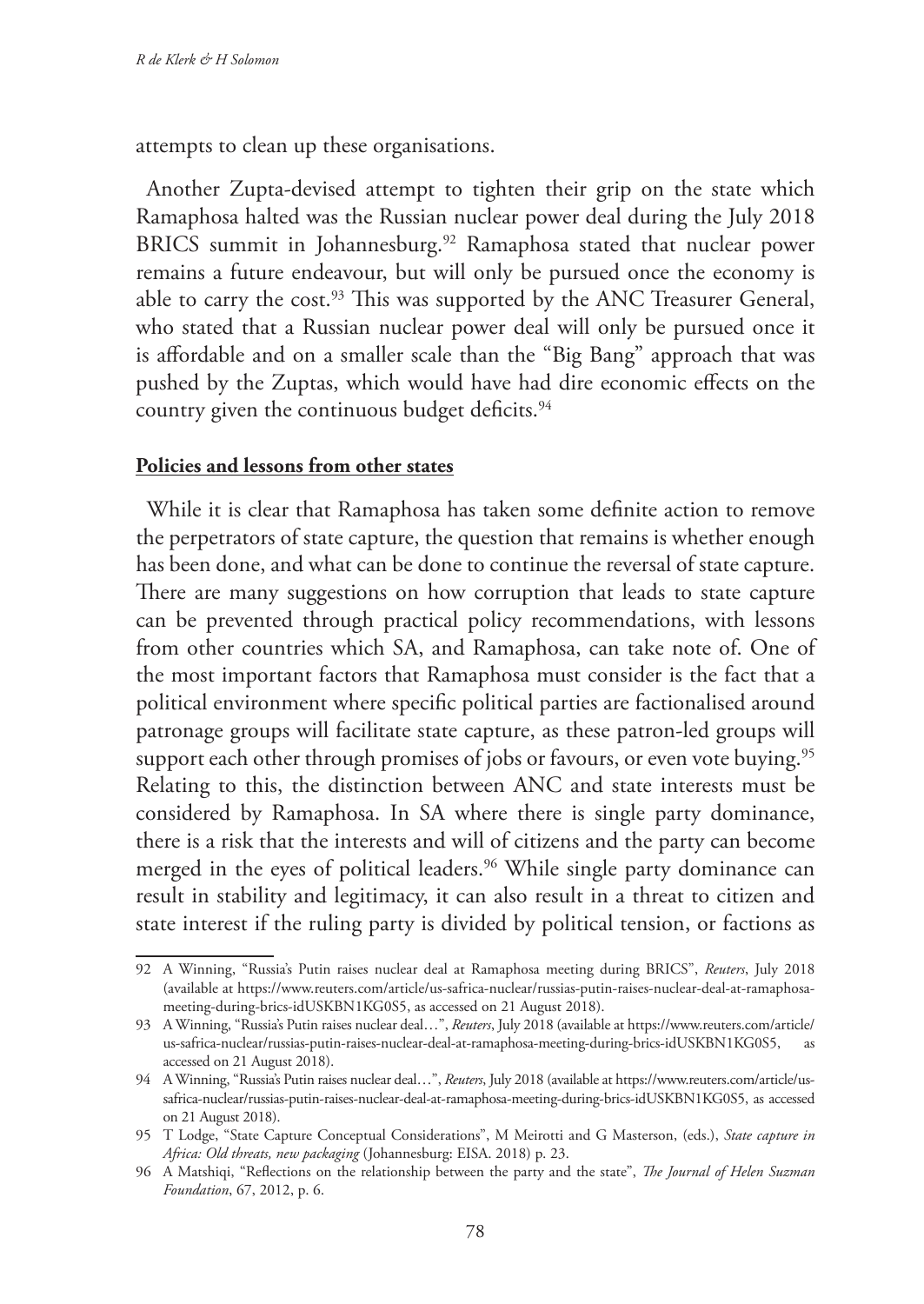mentioned before, and internal struggles for power and money.<sup>97</sup> This also creates an environment where the risk for state capture is higher and where democratic values can be undermined.<sup>98</sup>

Another aspect in moving against state capture is the fact that in cases like SA, where a few oligarchical and patrimonial actors gained control of state power by capturing the lion's share of productive state assets, a multi-year strategy to increase competition and privatise state assets and institutions should be implemented.99 The privatisation of SOEs in SA, which became the main target of state capture, is thus a crucial practical step that can be taken by Ramaphosa to curb state capture. This is supplemented by the recommendation that, in cases where monopolistic structures have formed in the economy like in the SOEs, a strategy to break down monopolies must be spearheaded by political leaders through policies that increase competition and entry into these monopolised areas of the economy, while being transparent about the social cost of state capture. Increased transparency within Parliament can also be used to oppose state capture by introducing, amongst other things, mandatory periodic public declarations of sources of income and assets by politicians, public officials and their dependents.<sup>100</sup> This is especially needed in a society like SA, where patrimonialism and nepotism, exemplified by the Zuma family's ties with the Guptas, is part of the political culture.

According to McMann, there are two approaches to eradicate grand corruption like state capture, with one approach centered on policies to reform government, and the other centered on policies that encourage citizens and civil society to demand transparency.<sup>101</sup> A practical policy for government reform is downsizing the state to reduce officials' monopoly on state resources.<sup>102</sup> In the case of a captured state, elected officials who are part of the systemic state capture network retain the control of resource allocation and a monopoly on political power.103 This approach suggests that if officials have less access to resources it will lead to fewer opportunities to act corruptly.104 Putting constraints on government officials practically involve imposing laws that condemn corrupt

<sup>97</sup> A Matshiqi, "Reflections on the relationship…", *The Journal of Helen Suzman Foundation*, 67, 2012, p. 8.

<sup>98</sup> A Matshiqi, "Reflections on the relationship…", *The Journal of Helen Suzman Foundation*, 67, 2012, p. 9.

<sup>99</sup> JS Hellman, G Jones, and D Kaufmann, "Seize the state, seize the day…", *World Bank*, 2000, p. 35.

<sup>100</sup> JS Hellman, G Jones, and D Kaufmann, "Seize the state, seize the day…", *World Bank*, 2000, p. 36.

<sup>101</sup> KM McMann, "Reducing corruption: Policy recommendations", *Corruption as a Last Resort* (Ithaca: Cornell UP, 2014), pp. 160-162.

<sup>102</sup> KM McMann, "Reducing corruption…", *Corruption as a Last Resort,* p. 160.

<sup>103</sup> P Labuschagne, "Patronage, state capture and oligopolistic monopoly in South Africa…", *Acta Academia*, 49(2), 2017, p. 57.

<sup>104</sup> KM McMann, "Reducing corruption…", *Corruption as a Last Resort,* p. 160.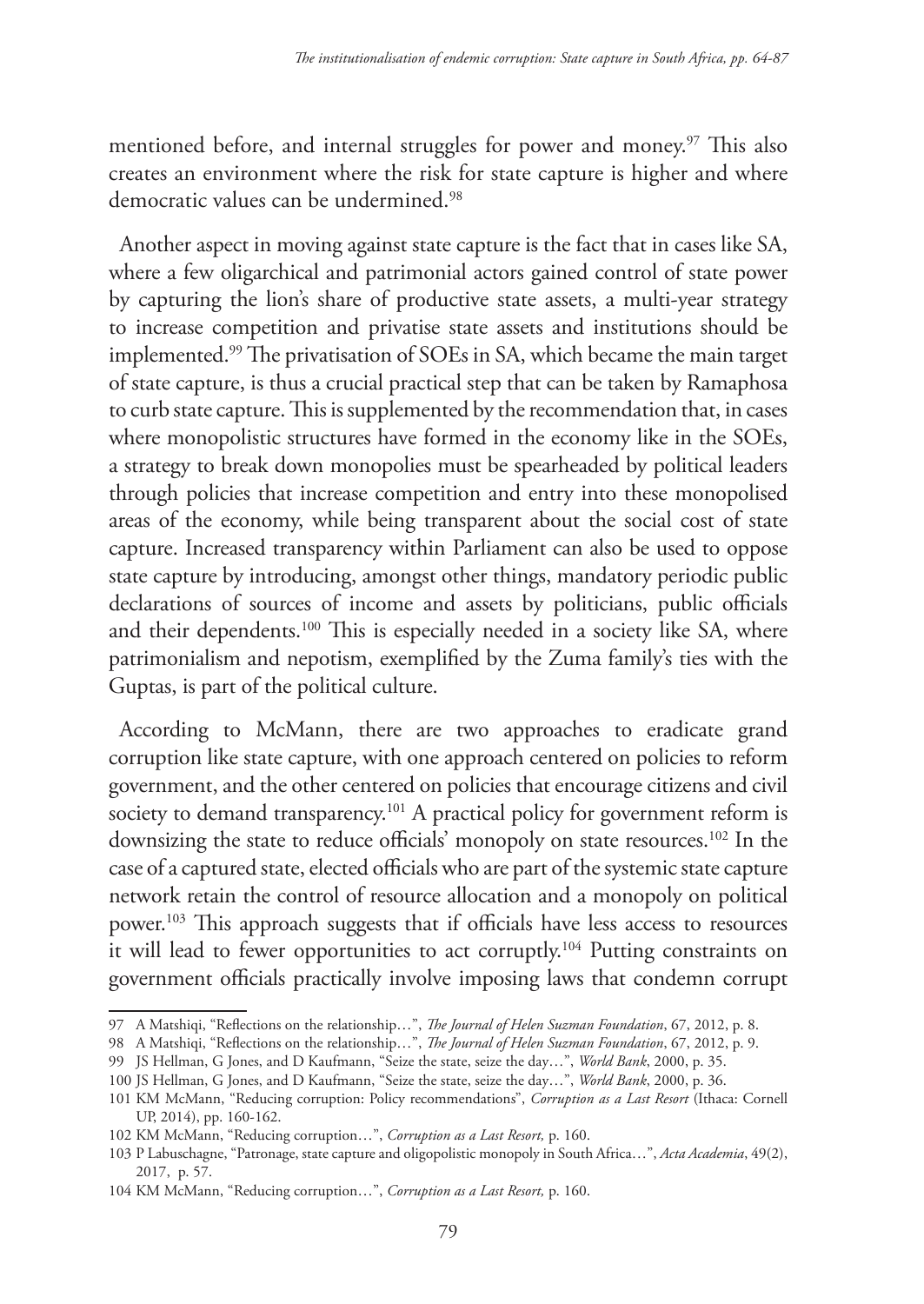acts combined with effective law enforcement, an anticorruption commission (or in SA, a state capture commission) that reports to government and an independent judiciary.105 The second approach, with focus on citizens and civil society, includes recommendations to increase transparency through a free press, financial and conflict of interest disclosures by officials, freedom of information and access to information about government services fees. This approach includes the recommendation of informing citizens of their right to report corruption, implementing laws that protect whistle-blowers and ultimately enabling citizens to actively participate in the process of punishing political leaders who commit corruption or are part of state capture.<sup>106</sup> McMann is echoed by Masterson, who states that because state capture is the manifestation of corruption and failure of governance, the ultimate solution to erasing state capture is found in the legal and judicial institutions that actively combat corruption in combination with active civil society and citizens that demand good governance practices.<sup>107</sup>

With SA's economy displaying slow growth, or a contraction like in the first two quarters of 2018, post-Zuma Ramaphoria has slowed down. SA's economy is predicted to expand by 1.4 per cent in 2019 by the International Monetary Fund (IMF), while SA's Reserve Bank estimated a growth rate of 1.7 per cent for 2018.108 This is insufficient to offset the fact that the economy steadily contracted in the near-decade of Zuma's presidency.<sup>109</sup> Despite some restoration of investor confidence with the incumbency of Ramaphosa, uncertain policies and strict regulation on private investment has created an economic environment that does not foster sufficient GDP growth to keep up with population growth, and where income per capita has shrunk. This correlates with the findings in Hellman et al., which indicate that countries subject to state capture experience lower economic growth rates as well as lower investment rates than non-captured countries.<sup>110</sup>

<sup>105</sup> KM McMann, "Reducing corruption…" p. 161.

<sup>106</sup> KM McMann, "Reducing corruption…" p. 162.

<sup>107</sup> G Masterson, "Conclusion", M Meirotti, and G Masterson (eds.), *State capture in Africa: ...,* p. 188.

<sup>108</sup> International Monetary Fund, "Real GDP growth" (available at https://www.imf.org/external/datamapper/ NGDP\_RPCH@WEO/OEMDC/ADVEC/WEOWORLD/ZAF, as accessed on 21 January 2019); A Monteiro, "IMF sees 'prominent' downside risks to South Africa's outlook", *Bloomberg*, June 2018 (available at https://www.bloomberg.com/news/articles/2018-06-12/imf-sees-prominent-downside-risks-to-south-africas-outlook, as accessed on 23 August 2018).

<sup>109</sup> A Monteiro, "IMF sees 'prominent'…", *Bloomberg*, June 2018 (available at https://www.bloomberg.com/news/ articles/2018-06-12/imf-sees-prominent-downside-risks-to-south-africa-s-outlook, as accessed on 23 August 2018).

<sup>110</sup> JS Hellman, G Jones, and D Kaufmann, "Seize the state, seize the day…", *World Bank*, 2000, pp. 15; 25.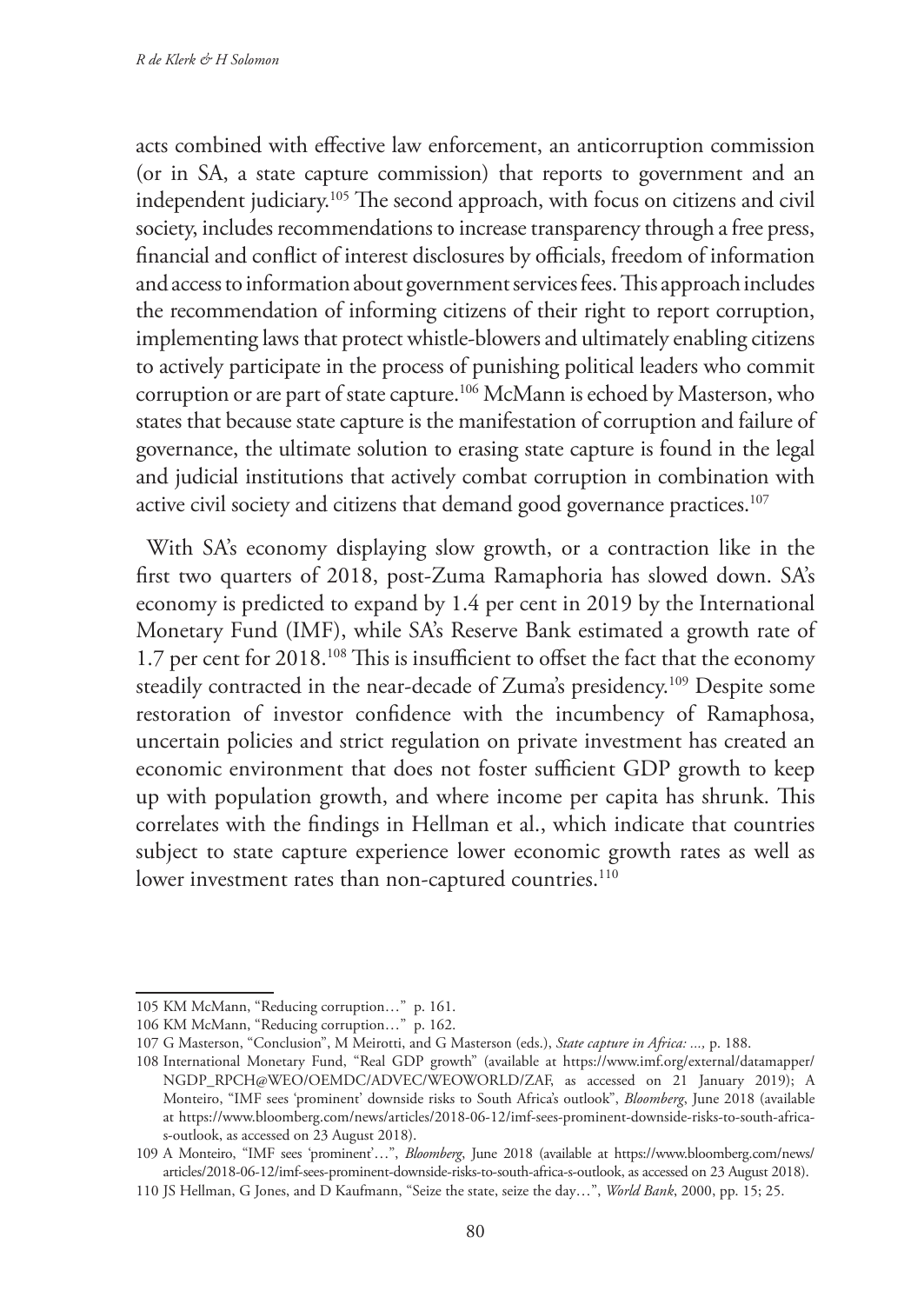Building on findings of state capture in Central and Eastern Europe (CEE), a factor that increases the risk for state capture and grand corruption is insecurity of property rights and contract rights.<sup>111</sup> Insecurity of these rights could lead to actors establishing relationships with high-level state officials sustained by unofficial payments in order to secure these rights.<sup>112</sup> Notes should be taken by Ramaphosa with regards to this, especially due to the current situation where land expropriation without compensation and a Constitutional amendment to pursue this policy is posing a threat to these rights.113 As stated by Lodge, many of the practical, remedial actions to combat state capture are "shopping lists" of good governance processes, along with a mobilised civil society that exercise oversight functions.<sup>114</sup> Ramaphosa and his government officials not only have practical policy recommendations, briefly discussed in this section, but also examples and lessons from other countries that have experienced state capture to their disposal in order to guide the process of reversing state capture. As previously mentioned, state capture as a concept originated in CEE countries with the transition from communist to free market democracies. There are thus practical lessons to be learned from these states. Two instrumental initiatives to take note of include the Bulgarian Coalition 2000 and SELDI, the Southeast European Leadership for Development and Integrity.115 Coalition 2000 was initiated in 1998 by a coalition of non-governmental organisations (NGOs) with the goal of promoting and implementing anti-corruption (and anti-state capture) measures like trust, transparency and integrity.116 One of the main challenges of this coalition was to impact government policies, which was achieved through the Anti-corruption Action Plan which ultimately helped the government in formulating policies.<sup>117</sup> The success of Coalition 2000 in Bulgaria led it to assist several other governments with drafting, implementing and monitoring the effects of anti-corruption policies.<sup>118</sup>

<sup>111</sup> JS Hellman, G Jones, and D Kaufmann, "Seize the state, seize the day…", *World Bank*, 2000, p. 22-23.

<sup>112</sup> JS Hellman, G Jones, and D Kaufmann, "Seize the state, seize the day…", *World Bank*, 2000, p. 23.

<sup>113</sup> A Janse van Rensburg, "Turning and turning, can Cyril hold the centre?", *News24*, August 2018 (available at https://www.news24.com/Analysis/turning-and-turning-can-cyril-hold-the-centre-20180813, as accessed on 23 August 2018).

<sup>114</sup> T Lodge, "State Capture…", M Meirotti and G Masterson, (eds.) *State capture in Africa…,* p. 27.

<sup>115</sup> A Stoyanov, "Corruption, state capture and anticorruption initiatives in post-communist countries", M Meirotti, and G Masterson, (eds.), *State Capture in Africa: ...* (Johannesburg, EISA, 2018), p. 176.

<sup>116</sup> A Stoyanov, "Corruption, state capture…", M Meirotti and G Masterson, (eds.) *State capture in Africa…,* pp. 176, 178.

<sup>117</sup> A Stoyanov, "Corruption, state capture…", M Meirotti and G Masterson, (eds.) *State capture in Africa…,* pp. 176.

<sup>118</sup> A Stoyanov, "Corruption, state capture…", M Meirotti and G Masterson, (eds.) *State capture in Africa…,* pp. 178.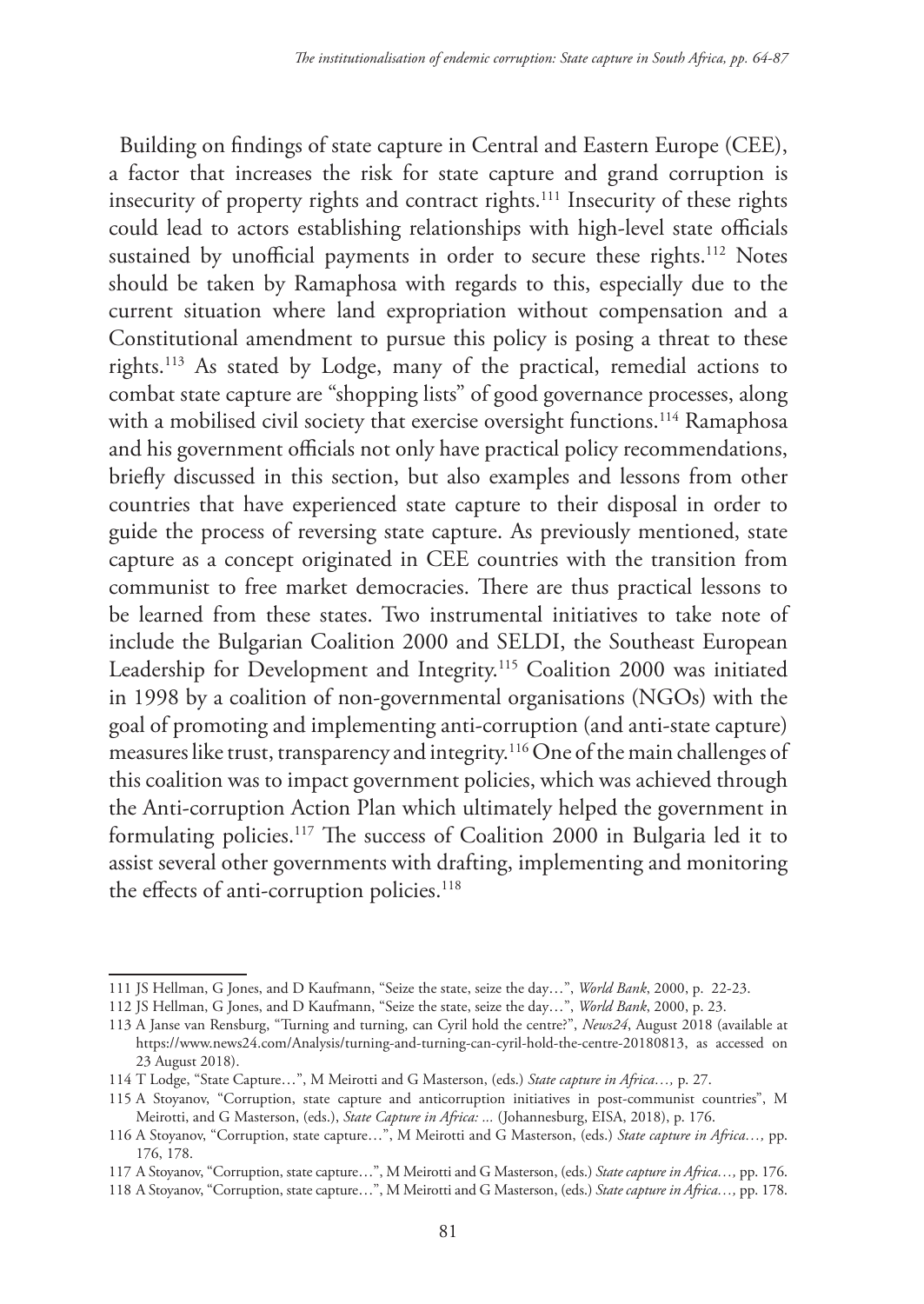SELDI is a multi-national coalition of NGOs and civil society organisations across 11 countries in Southeast Europe.<sup>119</sup> SELDI's objective is to create an active civil society that participates in public debates and ultimately influences government policy on anti-corruption and good governance. SELDI's promotion of anti-corruption policies and good governance comprises of the facilitation of public-private partnerships where governments and NGOs collaborate in the creation of a common reform agenda, joined by initiatives to strengthen the judiciary.120 This encompasses working with judges, public prosecutors, and magistrates to ensure the independence of the judiciary and that administration of justice occurs swiftly and efficiently. Through SELDI's promotion of government cooperation, it established unprecedented working relationships with governments to prevent and monitor state capture.<sup>121</sup> Policy recommendations by SELDI that can be applied in SA is that effective prosecution of high-level corruption like state capture is essential in proving that these actions will be punished. SELDI also recommends that sectors with high risk for state capture should be prioritised, and that public procurement, governance of SOEs, transparency and accountability of management should be implemented. A specific CEE country commended for its anti-corruption success is Estonia, where the majority of ruling governments believed that a pro-market governance model with an increasing ability for citizens to participate in the election process and control of the state will have positive impacts, ultimately reducing corruption and the risk of state capture.<sup>122</sup>

An encouraging African example is Tunisia, where major constitutional reforms were implemented in an attempt to recapture the state from President Ben Ali.123 This included the confiscation of Ben Ali's companies and putting it up for sale (privatisation), as well as a stipulation in the 2014 post-Arab Spring Constitution that requires the parliamentary finance committee to be controlled by an opposition party.

Hong Kong is stated to be a good example with many lessons for SA in how to combat large-scale corruption that results in state capture.<sup>124</sup> One of the main reasons is that given the two establishment of the common law legal system, with Hong Kong ridding itself of the stigma of being one of the most corrupt

- 120 SELDI, "History Summary" (available at http://seldi.net/history/summary/, as accessed on 24 August 2018).
- 121 A Stoyanov, "Corruption, state capture…", M Meirotti and G Masterson, (eds.) *State capture in Africa…,* p. 179.
- 122 A Stoyanov, "Corruption, state capture…", M Meirotti and G Masterson, (eds.) *State capture in Africa…,* p. 180.
- 123 T Lodge, "State Capture…", M Meirotti and G Masterson, (eds.) *State capture in Africa…,* p. 26.

<sup>119</sup> SELDI, "About us" (available at http://seldi.net/about-us/objectives/, as accessed on 24 August 2018).

<sup>124</sup> P Sewpersadh and JC Mubangizi, "Using the law to combat public procurement corruption in South Africa: lessons from Hong Kong", *PER / PELJ,* (20), 2017, p. 2.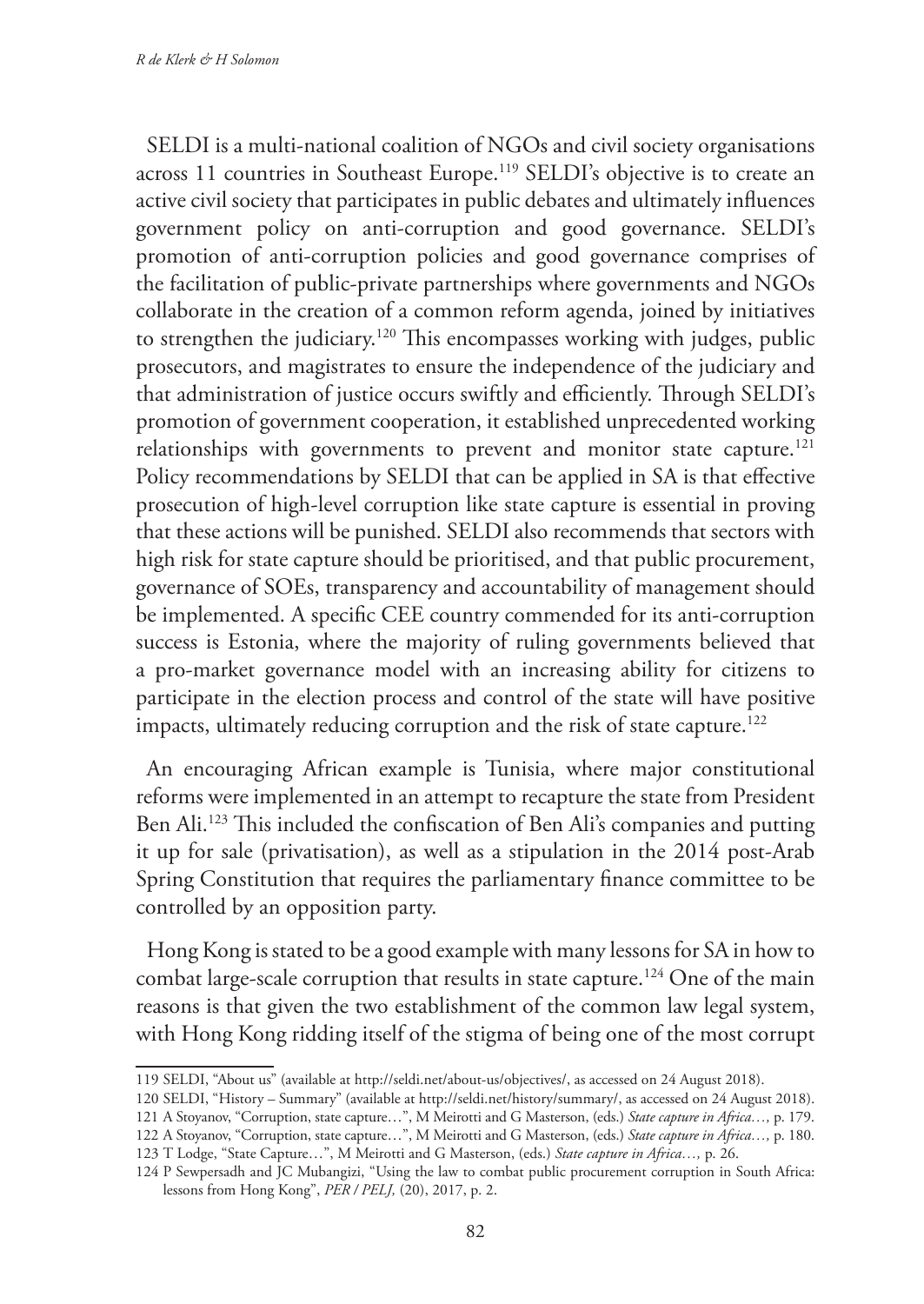countries in the world.125 A comparative study of Hong Kong and China on corruption found that Hong Kong, plagued with endemic corruption in the 1970s, transformed itself to be virtually corruption-free, thus unlikely to be captured, through a zero-tolerance, bottom-up campaign against all forms of corruption that was spearheaded by government.<sup>126</sup> The "Hong Kong experience" consisted of a three-tiered government-driven approach which focused on law enforcement, community education and corruption prevention.<sup>127</sup> The comparison of Hong Kong and China concluded that contextual situations can determine the success of combating state capture and large-scale corruption, since widespread corruption like state capture downplays the role of formal institutions and government enforcers that is meant to prosecute corruption.<sup>128</sup> A zero-tolerance attitude in society is thus a crucial factor in preventing state capture. Hong Kong is often referred to as one of the countries with the most success in anticorruption policies, which can be translated into policies to undo state capture as well.

According to De Speville, the strategy behind Hong Kong's efforts was simple and clear.<sup>129</sup> Allegations of bribery would be inspected with the goal to prosecute, reforms of procedures and systems to prevent any possible opportunities for corruption took place and public education about corruption and its detrimental effects along with getting the public involved in the fight against corruption were the three main pillars behind Hong Kong's strategy.130 Apart from the rules-based approach that involved administrative procedures, measures to monitor civil servants' behaviour and applying punishments where civil servants are found to act corruptly, there is a second layer to the Hong Kong approach. This second layer is composed of a moral and values approach, which refers to the fact that it was ensured that civil servants acquired a specific ethical and moral framework.<sup>131</sup>

<sup>125</sup> P Sewpersadh and JC Mubangizi, "Using the law to combat…", *PER / PELJ,* (20) 2017, p. 2.

<sup>126</sup> T Gong and S Wang, "Indicators and implications of zero tolerance of corruption: The case of Hong Kong", *Social Indicators Research,* (112), 2013, p. 570.

<sup>127</sup> T Gong and S Wang, "Indicators and implications of zero tolerance of corruption: ...", *Social Indicators Research,* (112), 2013, p. 570

<sup>128</sup> T Gong and S Wang, "Indicators and implications of zero tolerance of corruption: ...", *Social Indicators Research,* (112), 2013, p. 571.

<sup>129</sup> B De Speville, "Anticorruption commissions: The 'Hong Kong Model' Revisited", *Asia-Pacific Review*, 17(1), 2010, p. 53.

<sup>130</sup> B De Speville, "Anticorruption commissions…", *Asia-Pacific Review*, 17(1), 2010, p. 53.

<sup>131</sup> I Scott, "Institutional design and corruption prevention in Hong Kong", *Journal of Contemporary China*, 22(79), 2013, p. 77.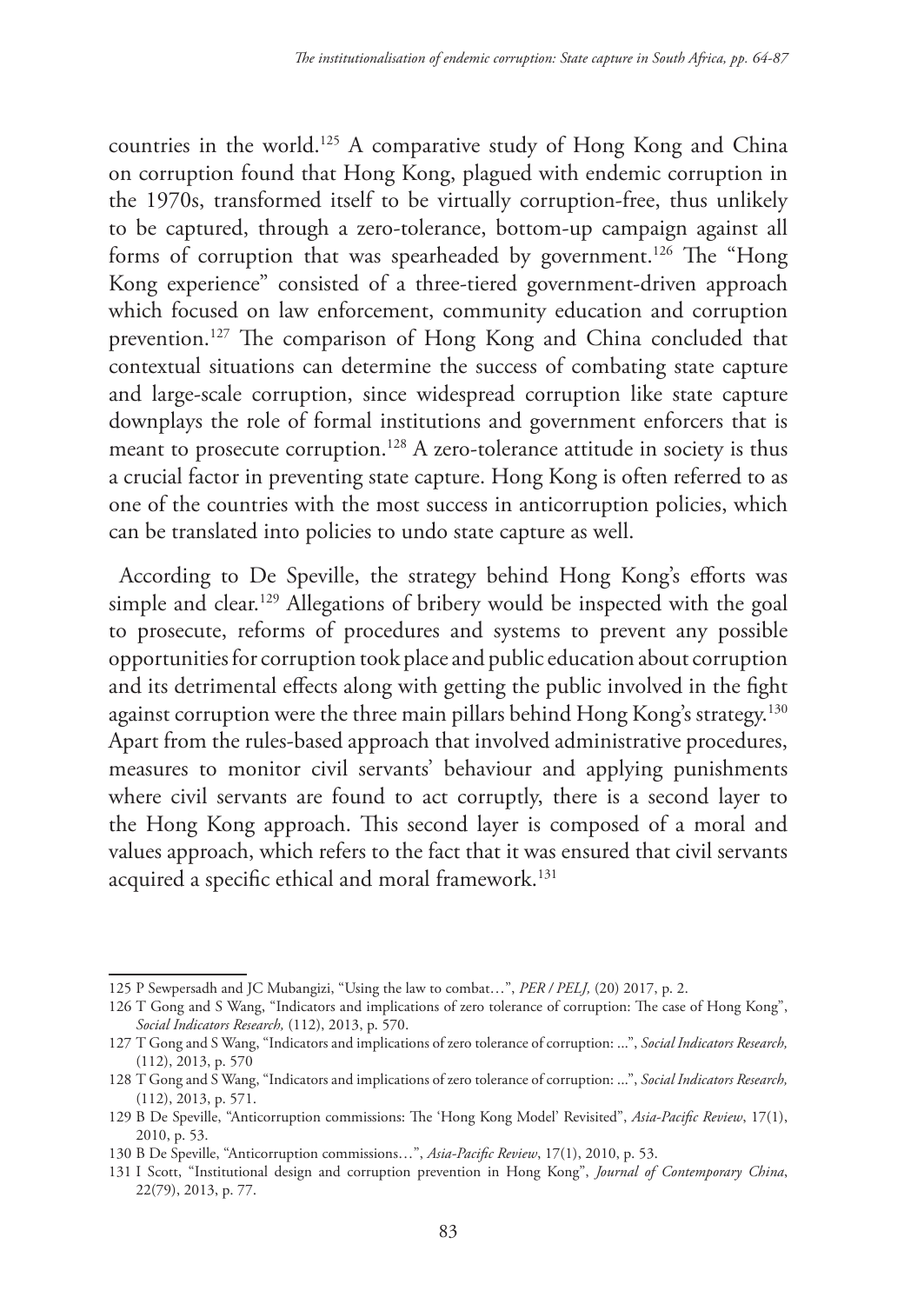With the establishment of the Independent Commission Against Corruption (ICAC) in 1974, Hong Kong successfully utilised ICAC as a publicly funded agency to root out corruption.<sup>132</sup> ICAC, under leadership of an independent Commissioner and Deputy Commissioner, employed personnel who were subject to an open recruitment system on a merit-based system and retained only the best performing officers through the terms of employment.133 The agency's structure also ensured that decisions did not depend solely on an individuals' discretion and ensured that ICAC's administrative procedures remained as transparent as possible.134 Two features of ICAC that contributed to its success was its investigative procedures and close community involvement.135 The investigative policy essentially focused on the fact that even the smallest reports of possible corrupt acts should be fully investigated with the aim to prosecute any guilty party.<sup>136</sup> While this could lead to false reports, legal provisions against malicious and false reports were put in place, making it a criminal offence if a complainant reported a falsity with the knowledge that it was false.<sup>137</sup> To encourage community involvement and to create a zero-tolerance against corruption society, reports to ICAC were confidential, with various measures put in place to protect the complainant.<sup>138</sup>

While the above analysis is not by any means complete, it is evident that a multi-faceted, comprehensive approach against corruption was implemented in Hong Kong. An important lesson for SA is the fact that Hong Kong's commitment to eradicate is a constitutional commitment which clearly indicates the dedication and decisive policy action against corruption.<sup>139</sup> The establishment of an independent commission or agency to crack down on corruption, regardless of how small, should also be noted by the Ramaphosa administration, as the closest real action to prosecuting those guilty of perpetrating state capture in SA has been the Commission of Inquiry.

# **Analysis and conclusion**

The state capture phenomenon in SA has had major impacts on all aspects of government and society. A ray of hope appeared when President Ramaphosa

<sup>132</sup> B De Speville, "Anticorruption commissions…", *Asia-Pacific Review*, 17(1), 2010, p. 53.

<sup>133</sup> B De Speville, "Anticorruption commissions…", *Asia-Pacific Review*, 17(1), 2010, p. 54.

<sup>134</sup> I Scott, "Institutional design…", *Journal of Contemporary China*, 22(79), 2013, p. 83.

<sup>135</sup> B De Speville, "Anticorruption commissions…", *Asia-Pacific Review*, 17(1), 2010, p. 55-56.

<sup>136</sup> B De Speville, "Anticorruption commissions…", *Asia-Pacific Review*, 17(1), 2010, p. 55.

<sup>137</sup> B De Speville, "Anticorruption commissions…", *Asia-Pacific Review*, 17(1), 2010, p. 57.

<sup>138</sup> B De Speville, "Anticorruption commissions…", *Asia-Pacific Review*, 17(1), 2010, p. 57-59.

<sup>139</sup> P Sewpersadh and JC Mubangizi, "Using the law to combat…", *PER / PELJ,* (20) 2017, p. 25.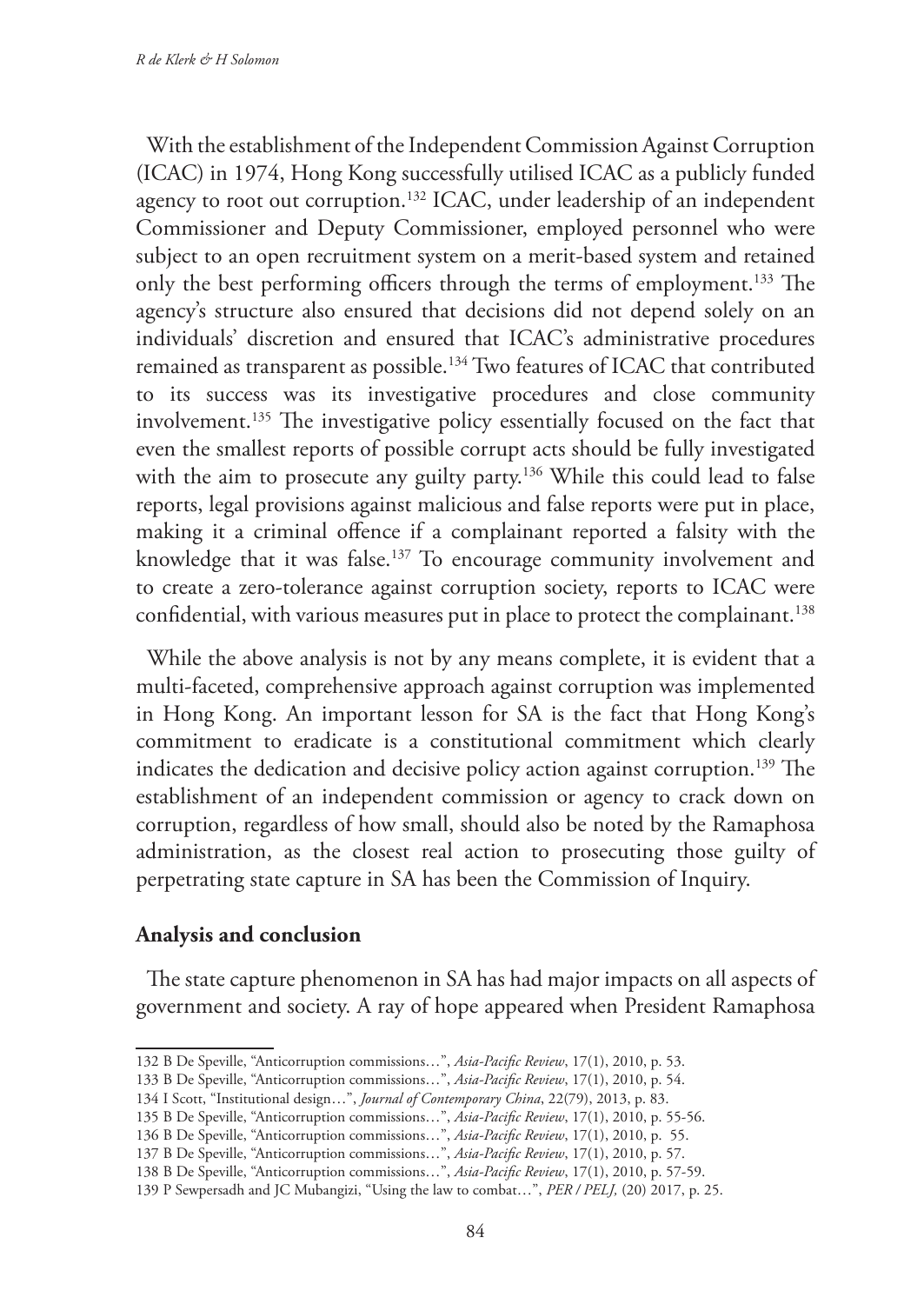took over from Zuma, with citizens harbouring hopes for him to rescue the country from the control of the Gupta family. While Ramaphosa has not relented on his rhetoric against state capture and the culture of corruption in government, the action he has taken has left many concerned that he is continuing to place the ANC above the country, especially with general elections looming in the near future.<sup>140</sup>

Basic, logical steps have been taken by Ramaphosa, including the Cabinet reshuffle and placing trustworthy, incorruptible ministers in charge of critical departments like the Treasury and SOEs. He has also acted on reforming and rebuilding SARS with the suspension of Moyane who was not only responsible for the capture and destruction of SARS but also played a role in the demise of various SOEs. Ramaphosa also took action in an attempt to restore the criminal justice and intelligence systems by replacing actors in these various organisations who were implicated in state capture. He also halted the trillion rand Russian nuclear power project, which would have undoubtedly destroyed the economy even more. He also commended the media and civil society for exposing and investigating the Zuptas' shadow state and economy, which is a positive aspect since free press and an active civil society is crucial in preventing state capture.<sup>141</sup> There are questions hovering above Ramaphosa's head however, as his denial in knowing the extent of state capture is difficult to believe, especially since he was deputy president under Zuma for a few years.

Considering the reforms and practical policy recommendations that Ramaphosa can learn from, his attempt at reversing state capture seems halfhearted. His lenience and tolerance of populist tendencies and rhetoric from a small minority party and the populist faction within the ANC, which has fuelled the land expropriation debate and the Constitutional amendment, caused many to accuse Ramaphosa of giving in to the populists to pursue a definite ANC election win in 2019, placing party interests above the country's – the opposite of what policy recommends. A partial Cabinet reshuffle also indicates a Trojan horse, as true reform cannot take place when ministers actively involved in state capture remain in powerful positions.<sup>142</sup> While it

<sup>140</sup> R Brand and C Goko, " 'Ramaphoria' evaporates…," *Bloomberg*, August 2018 (available at https://www. bloomberg.com/news/articles/2018-08-15/-ramaphoria-evaporates-as-reality-sets-in-for-south-africa, as accessed on 17 August 2018).

<sup>141</sup> A Makinana, "Ramaphosa on state capture…", *Times Live*, May 2018 (available at https://www.timeslive.co.za/ politics/2018-05-25-ramaphosa-on-state-capture-we-didnt-know-how-bad-it-was/, as accessed on 20 August 2018).

<sup>142</sup> S Moeng, "Ramaphosa reshuffle speaks of false dawns and Trojan horses", *Fin24*, February 2018 (available at https:// www.fin24.com/Opinion/ramaphosa-reshuffle-speaks-of-false-dawns-and-trojan-horses-20180228, as accessed on 24 August 2018).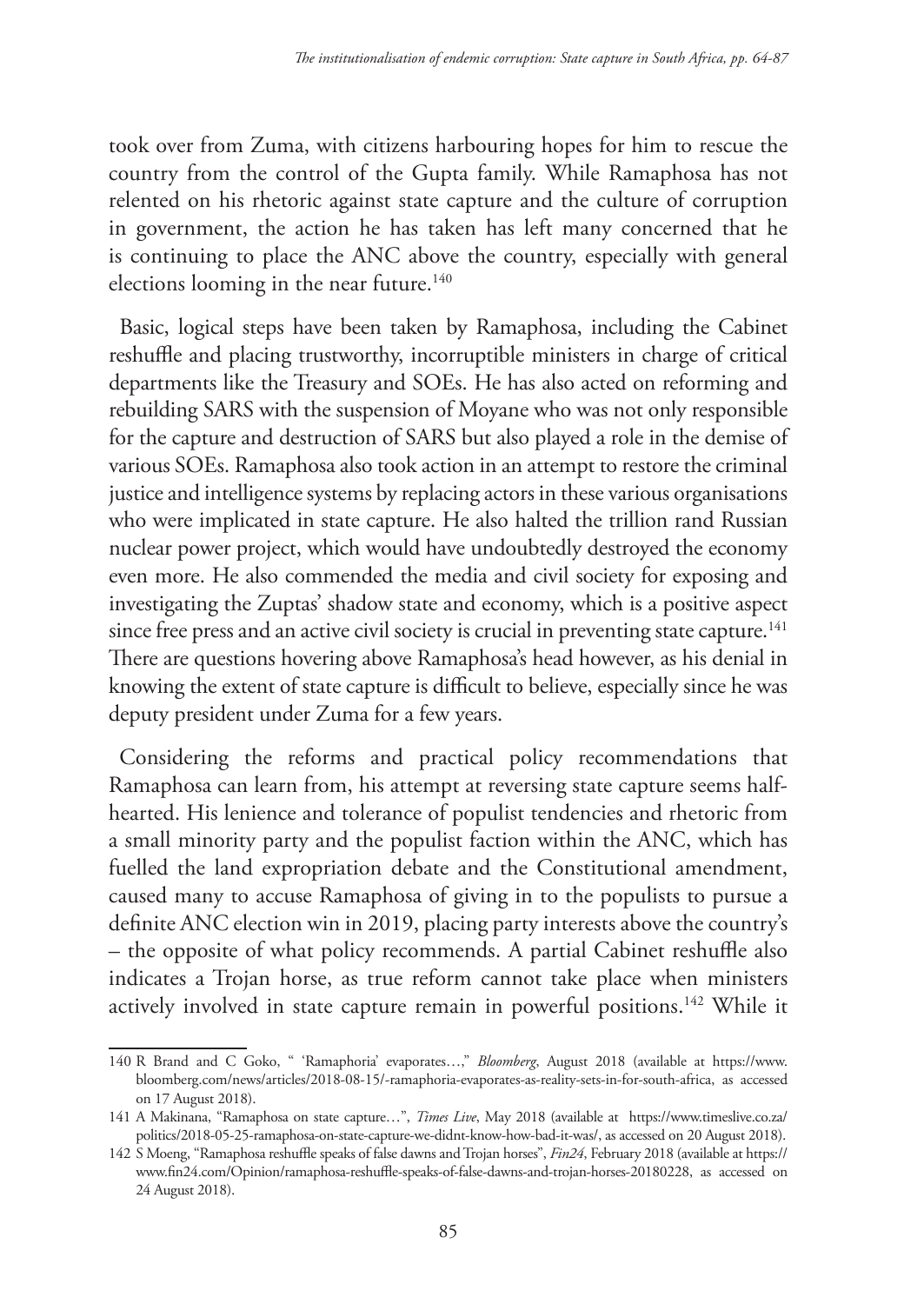can be posited that Ramaphosa has attempted to mend the fracture within the ruling government by keeping Dlamini-Zuma and other Zuma-aligned ministers in his Cabinet, it also calls his determination to root out corruption and state capture into question. Instead of keeping the individuals who entrench factional division and patrimonial networks which increases the risk of state capture in the state in order to preserve the ANC, he should take decisive action to benefit the country. Instead of bowing to populists that increase division and factions within society and the ANC, he should be getting rid of them, plainly put.

Ramaphosa is in many ways doing the opposite of what policies and lessons from other countries show. Instead of advocating the nationalisation of the entire healthcare sector, privatisation of state organisations and sectors should be pursued. This approach was evident to have had positive anti-corruption effects in CEE transition countries, as state-owned assets were transferred to private ownership.143 Given the escalation of debt by the government and its SOEs means that the government does not have the capacity to boost economic growth, which indicates that more private sector investment is needed, which will not happen if Ramaphosa's first priority is winning the elections.<sup>144</sup>

Ramaphosa should also do more than simply thank the media for their role in exposing state capture, but should be encouraging individuals and putting measures in place to actually protect those who act as whistle-blowers and speak out against corrupt officials implicated in state capture, which has not been seen in the recent interviews with two Zupta whistle-blowers whose identities have been concealed and had to flee the country for their own safety.<sup>145</sup> Death threats received by amongst others, Madonsela and Jonas who were two of the most significant actors in exposing state capture, should be condemned by Ramaphosa and investigations into these threats should be encouraged by him. He should also use his position to encourage and ensure that the various commissions of inquiry do not just lead to more confessions of those who are guilty without any prosecution, but that those who knowingly and actively participated in the Zuptas' capturing of the country are prosecuted and brought to justice to restore some of the damage inflicted on the country and its citizens.

<sup>143</sup> A Stoyanov, "Corruption, state capture…", M Meirotti and G Masterson, (eds.) *State capture in Africa…,* p. 168.

<sup>144</sup> C Smith, "Ramaphosa first trying for re-election, then business confidence – economist", *Fin24*, July 2018 (available at https://www.fin24.com/Economy/ramaphosa-first-trying-for-re-election-then-business-confidenceeconomist-20180717, as accessed on 24 August 2018).

<sup>145</sup> R Davis, "#GuptaLeaks whistle-blowers speak out for the first time", *Daily Maverick*, August 2018c (available at https://www.dailymaverick.co.za/article/2018-08-15-guptaleaks-whistle-blowers-speak-out-for-the-first-time/, as accessed on 17 August 2018).